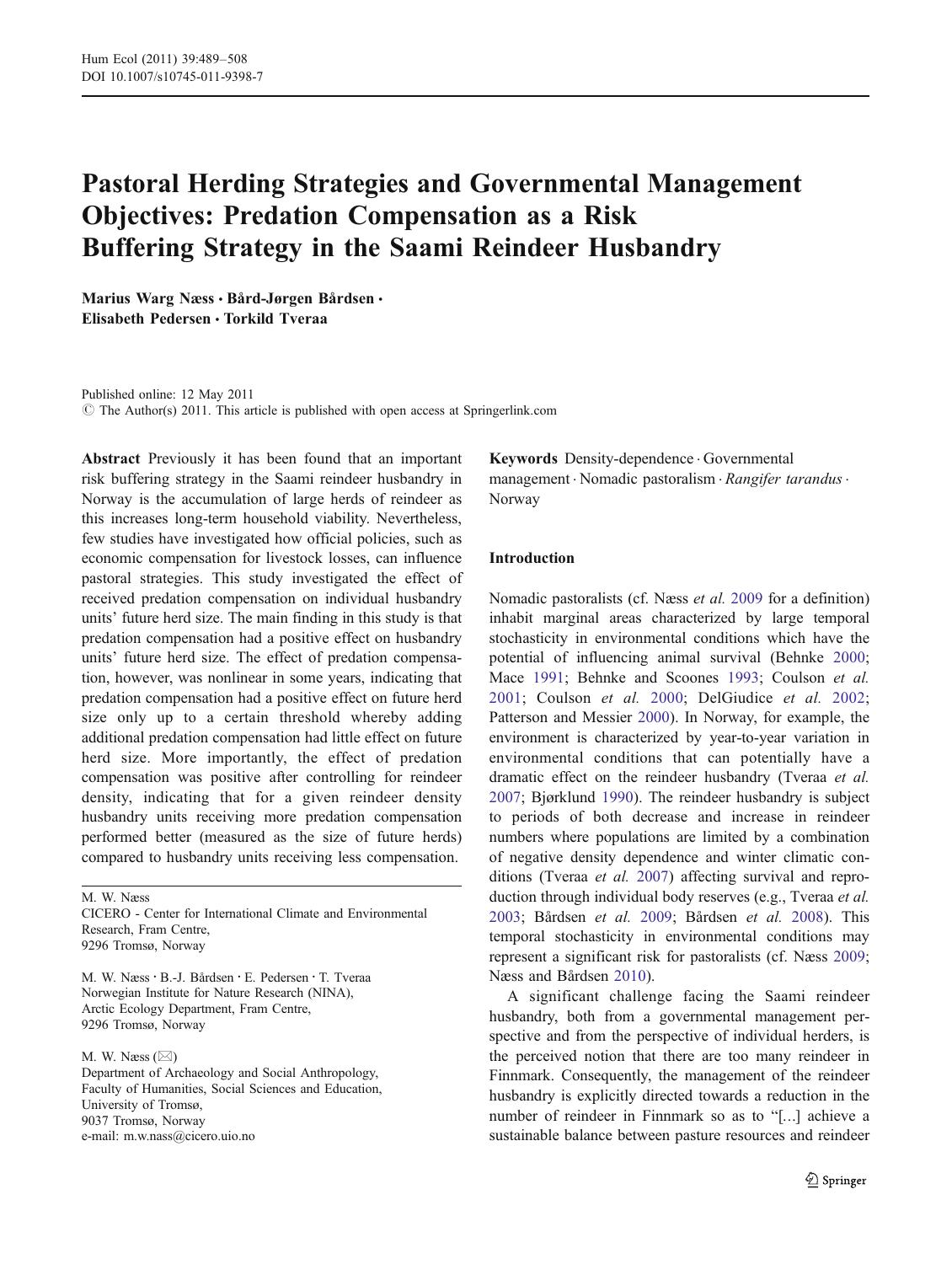density […]" (Ulvevadet [2008:](#page-19-0)61). The raison d'être for this goal can be found in the dramatic decline of lichen biomass in fall and winter pastures from the early 1970s up to around the beginning of the new millennium (Riseth et al. [2004](#page-19-0):74; see Bråthen et al. [2007](#page-18-0) for effects on the vascular plant community on the summer pastures). This decline has arguably been caused by a dramatic increase in reindeer numbers during the 1980s from 90,000 animals in 1976 to 210,000 in 1988 (Riseth et al. [2004](#page-19-0):74). Consequently, the Norwegian Government has initiated several economic incentives and subsidies (Riseth and Vatn [2009:](#page-19-0)87) with the explicit aim of developing a sustainable reindeer husbandry and stimulating reindeer herders to slaughter as many reindeer as possible (Anonymous [2008a](#page-18-0):51; Anonymous [2007:](#page-18-0)6). In spite of this, the number of reindeer has increased in recent years and one reason for this overall increase may be related to pastoral risk management (Næss and Bårdsen [2010\)](#page-19-0). This again provides a partial explanation for why previous studies have found that Saami reindeer herders use a substantial amount of cooperative labor effort to increase herd size (Næss et al. [2010;](#page-19-0) Næss et al. [2009\)](#page-19-0).

# Predation Risk and Predation Compensation

Predatory species compete with humans for the use of resources such as livestock. Consequently, predation can cause significant damages to human livelihoods and thereby raise human-wildlife conflicts (Schwerdtner and Gruber [2007](#page-19-0):354; Wang and Macdonald [2006\)](#page-19-0). Predation may thus be an important risk for pastoral production as livestock depredation caused by predation may have significant economic consequences for pastoralists (cf. Butler [2000](#page-18-0); Mishra [1997](#page-19-0); Schwerdtner and Gruber [2007](#page-19-0):354; Wang and Macdonald [2006](#page-19-0)). For example, Patterson et al. ([2004:](#page-19-0)507) estimated livestock predation to represent 2.6% of the herd's economic value among Kenyan ranchers. Furthermore, Butler [\(2000](#page-18-0):23) recorded economic loss averaging 12% of each household's net annual income for pastoralists in Zimbabwe, while Oli et al. (1994, cited in Butler [2000](#page-18-0)) estimated in Nepal that livestock loss due to predation from snow leopards (Panthera uncia) represented a quarter of the average per capita income.

Consequently, an important tool for managing humanwildlife conflicts is damage compensation schemes, which distribute the costs between those who benefit from conservation and those who suffer the costs of damage (Wang and Macdonald [2006;](#page-19-0) Nyhus et al. [2003;](#page-19-0) Schwerdtner and Gruber [2007:](#page-19-0)354; Fourli [1999\)](#page-18-0). In Norway, this compensation is received after the damage has occurred and the amount of compensation is based on: (1) demands made by the reindeer owners; (2) the number of documented kills (usually a very

low percentage of the demands made by the owners); and (3) the number of kills seemed likely by the government (a somewhat subjective judgment, see Anonymous [2001b;](#page-17-0) Anonymous [2001a:](#page-17-0)§7 & 8 for more details). It has been argued that a serious problem with such a compensatory scheme (i.e., compensation *after* the damage has occurred) arises from asymmetric information about the actual damage costs, i.e., since the victim of the damage reports the case to the responsible body, there is an incentive to over-report damages to gain additional income (Schwerdtner and Gruber [2007](#page-19-0):356).

Furthermore, Bulte and Rondeau [\(2005](#page-18-0):17) have argued that predation compensation programs may alter the optimal number of livestock kept by pastoralists: without compensation, an important cost connected to increasing the number of livestock is the probability that additional animals will be lost to predators. Consequently, while predation may reduce the profitability of raising livestock, or at least the profitability of increasing herd size (Bulte and Rondeau [2005](#page-18-0)) as livestock owners have to invest resources in order to be able to increase their herd size (Næss et al. [2010;](#page-19-0) Næss et al. [2009\)](#page-19-0), "[w]ith the risk of predation covered by compensation, it is optimal to increase the stocking rate" (Bulte and Rondeau [2005:](#page-18-0)17).

On a national scale, predation compensation in the reindeer husbandry in Norway has almost doubled in a 3 year period: in 2004 the compensation was 22,414,000  $NOK<sup>1</sup>$  while by 2007 it had increased to 43 020 000 NOK (Anonymous [2008b:](#page-18-0)31). Furthermore, the Norwegian Government only compensates a fraction of the reported losses, e.g., in 2006/2007, 51 749 reindeer were reported to be lost to predation but only 30% of this reported loss was compensated (1.8% of this again was documented; Anonymous [2008a](#page-18-0):40). In light of this, the almost doubling in predation compensation from 2004 to 2007 may arguably represent enormous losses of animals due to predation experienced by reindeer herders in Norway. Consequently, the reindeer husbandry in Norway should be regulated by increased predation rates/overall loss. Nevertheless, during the same period the overall reindeer abundance also increased, setting the stage for the apparently paradoxical situation where both the amount of compensation and reindeer numbers have reached historically high levels (Fig. [1](#page-2-0)). Moreover, on a national scale the relationship between predation compensation and overall reindeer abundance has changed: before 2004 there seems to have been a negative relationship between predation compensation and abundance (Fig. [2a](#page-3-0)), while after 2004 the relationship is weakly positive, without a corresponding increase in calf production (Fig. [2b\)](#page-3-0). Predation compensation may thus represent an economic input into the reindeer

 $1\overline{100}$  NOK=\$17.11 per 26.01.2010.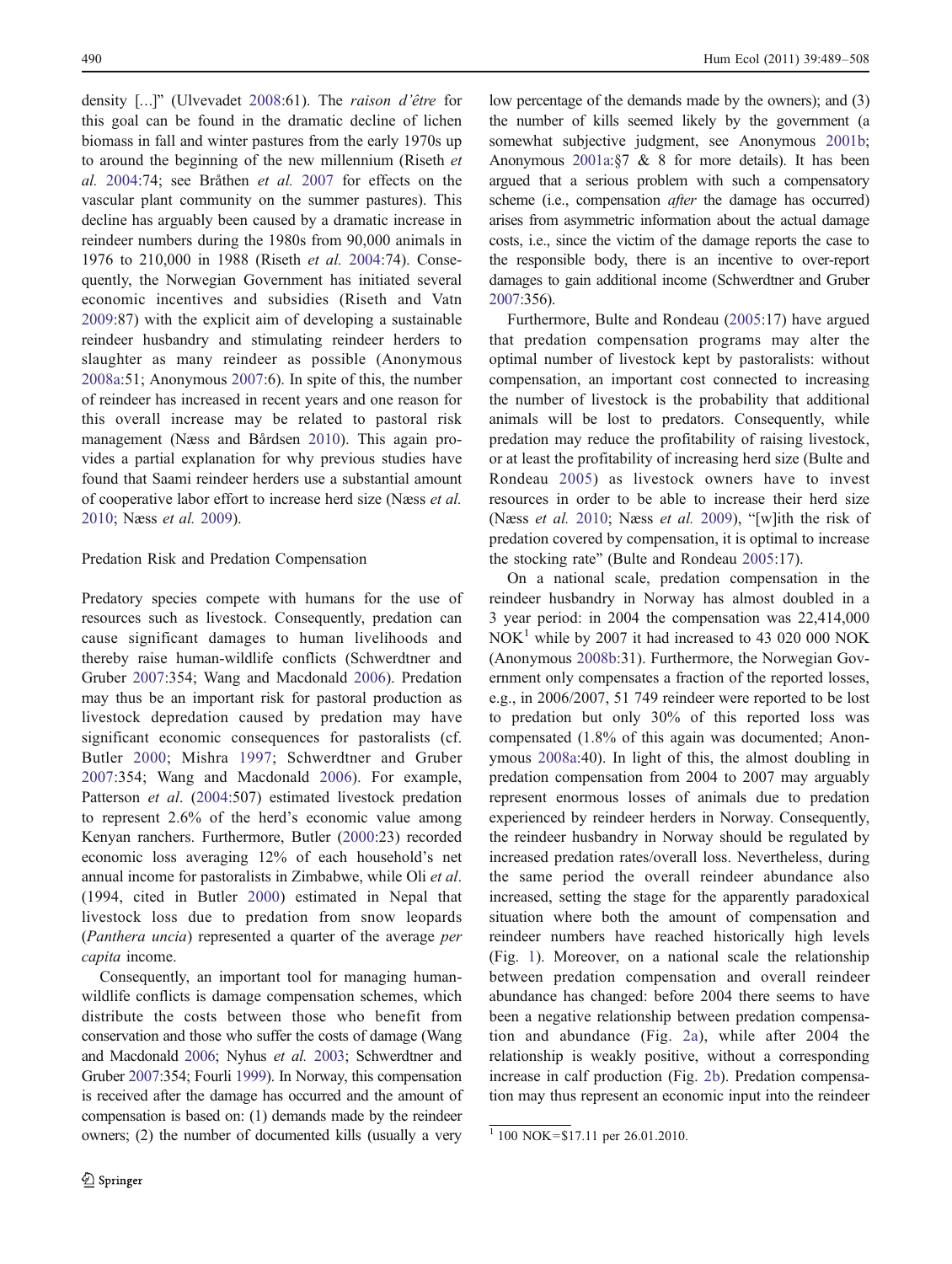<span id="page-2-0"></span>Fig. 1 Temporal trends in reindeer abundance (y-axis) and received predation compensation (z-axis) for the Saami reindeer husbandry in Norway from 1997 to 2008 (Anonymous [2005b,](#page-18-0) [2008b,](#page-18-0) Table 4.1.7 & 4.3.1)



husbandry that may reduce the need to slaughter and subsequently increase overall reindeer abundance, even though environmental factors like winter climate (Bårdsen et al. [2009;](#page-18-0) Bårdsen et al. [2008](#page-18-0)) and density-dependence (e.g., Næss and Bårdsen [2010](#page-19-0); Næss et al. [2009](#page-19-0); Tveraa et al. [2007\)](#page-19-0) have been shown to influence the reindeer husbandry negatively. Consequently, this paper aims at investigating how both (1) density dependence (DD; current density of animals) and (2) amount of predation compensation (PC) affects individual husbandry units' future herd size.

#### Methods

#### Study Area

The reindeer husbandry is said to be the cornerstone of the Saami culture in Fennoscandia (Bostedt [2001](#page-18-0)). Although it is difficult to come up with accurate dating of the origin of reindeer husbandry as a pastoral economy, it developed at least 400 years ago (Riseth and Vatn [2009;](#page-19-0) Paine [1994;](#page-19-0) see e.g., Bjørklund [1990;](#page-18-0) Bostedt [2001](#page-18-0) for other estimates) and probably evolved from a hunting culture based on wild reindeer. The newer history of Saami reindeer husbandry can be summarized as being influenced by an increased meat and market adaptation coupled with an increased sedentarization (Riseth [2006](#page-19-0)). After the Second World War the life of the Saami reindeer herders changed as herding became more an occupation than a way of life. Moreover, during the 1950s access to markets increased, and from the middle of the 1960s the reindeer husbandry underwent major technological changes with the introduction of snowmobiles and later all-terrain vehicles (Riseth and Vatn [2009](#page-19-0)).

At the end of the 1970s new steps in governmental involvement in the reindeer husbandry were initiated. Of importance here is that in 1978 a new Reindeer Management Act was adopted, which was intended to establish a framework for governance (primarily through increased comanagement) that aimed at limiting the growth of both husbandry units and herds as well as making sure that reindeer herders and their representatives should be accountable for their decisions (Riseth and Vatn [2009:](#page-19-0)101; see also Ulvevadet [2008\)](#page-19-0).2 Berg [\(2008\)](#page-18-0) has argued that the Reindeer Management Act of 1978 was one important political initiative that laid the foundation for a change into a corporative reindeer husbandry, which not only meant production of meat for subsistence and sale but also for official subsidies (see also Riseth and Vatn [2009](#page-19-0); Ulvevadet [2008\)](#page-19-0). During this period a wide array of production subsidies became available for the reindeer husbandry (Riseth and Vatn [2009\)](#page-19-0).

Apart from economic subsidies aimed stimulating production, the reindeer husbandry in Norway also receives compensation for reindeer lost to predators considered to be threatened (i.e., protected by law), more specifically to lynx (Lynx lynx), wolverine (Gulo gulo), brown bear (Ursus arctos), wolf (Canis lupus) and golden eagle (Aquila chryaetos) (Anonymous [2001b](#page-17-0):4; Anonymous [2001a](#page-17-0):§2a). Reindeer herders have reported that predators cause ~75–95% of calf losses and  $~60-85\%$  of adult losses (Anonymous [2008a](#page-18-0):40), and in a study measuring mortality among reindeer, predation was found to account for 65.2% of the total reindeer mortality during 15 April 1995 to 15 April 1996 (135 reindeer of 612 radio-collared reindeer were found dead

<sup>&</sup>lt;sup>2</sup> This focus on co-management has been broadened in the Reindeer Management Act of 2007 (Ulvevadet [2008](#page-19-0):66).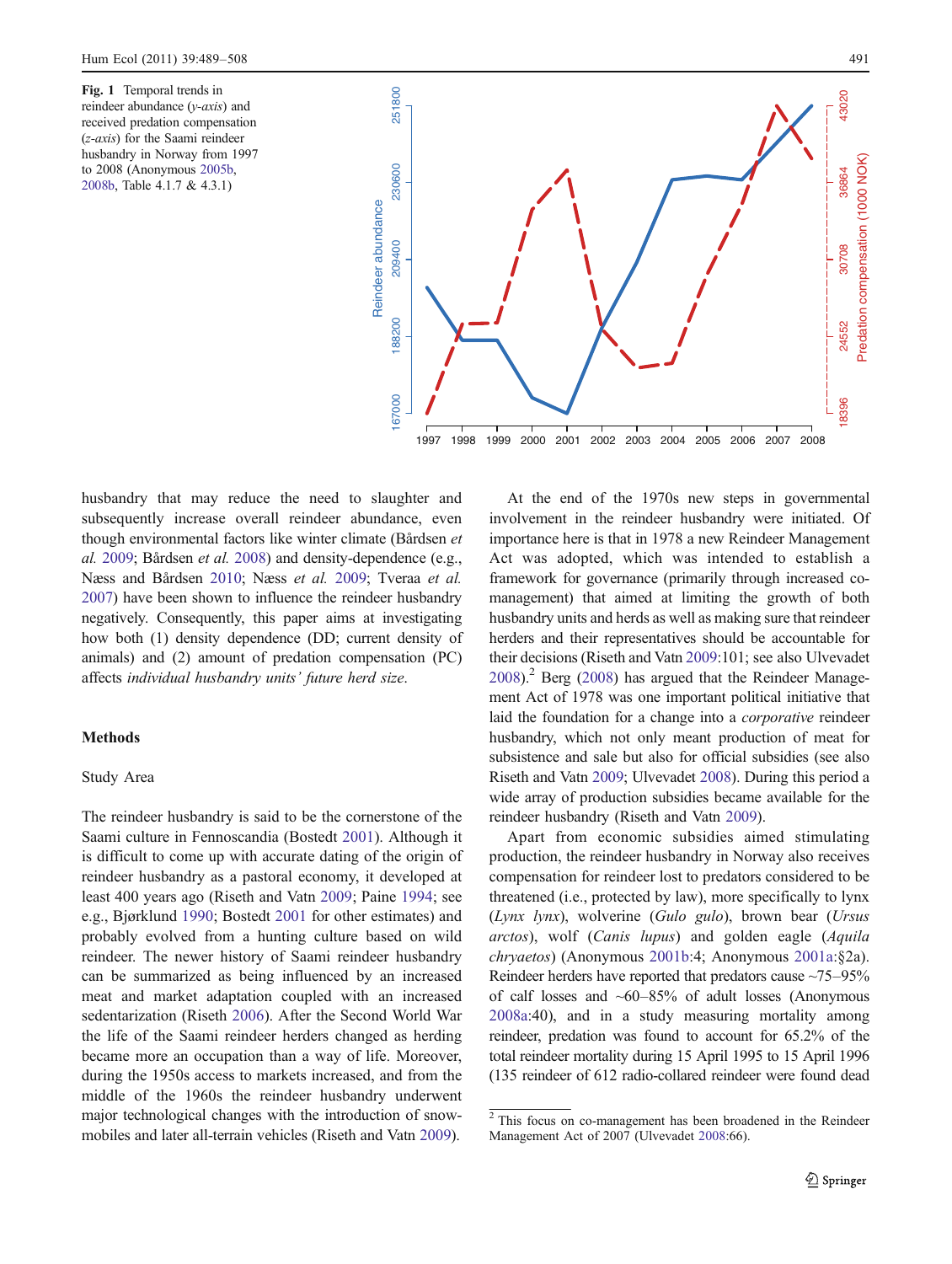<span id="page-3-0"></span>

Fig. 2 The relationship between (a) predation compensation and reindeer abundance and (b) reindeer abundance and number of calves in the Saami reindeer husbandry in Norway from 1997 to 2007 (Anonymous [2005b,](#page-18-0) [2008b,](#page-18-0) [2005a](#page-18-0), [2008a\)](#page-18-0)

with 88 deaths caused by predation, Nybakk et al. [2002\)](#page-19-0). Consequently, predation compensation is arguably a close proxy for reindeer losses in the reindeer husbandry in Norway.

The explicit rationale underlying predation compensation is both to: (1) compensate loss and subsequent costs when reindeer are lost or injured by predators; and (2) reduce the loss of reindeer (Anonymous [2001b](#page-17-0):3–4; Anonymous  $2001a$ :§1).<sup>3</sup> Normally, compensation from the Norwegian Ministry of Environment will be given when reindeer are lost or have disappeared. In general terms, compensation for loss covers the direct economic loss from losing animals and is usually calculated as the expected monetary values from meat sales and concurrent production subsidies<sup>4</sup> (Anonymous [2001b;](#page-17-0) Anonymous [2001a](#page-17-0)§2c). Accordingly, in many districts it has been common that half of the herders' income has been generated by different support and compensatory arrangements (Berg [2008:](#page-18-0)189).

# Study Design

Different reindeer summer pasture districts represent heterogeneous units that differ in both climate and herding strategies (e.g., Tveraa et al. [2007\)](#page-19-0). Districts with temporally persistent high and low reindeer density and offspring body mass were located through latitude and longitude gradients in Finnmark, Northern Norway, which reflect a gradient in climatic conditions (see Ims et al. [2007](#page-18-0); Bråthen et al. [2007](#page-18-0) for details). Differences in density formed the basis of a paired-block design between neighboring districts with low and high density. This quasi-experimental design, consisting of 10 pairs and 20 districts, was adopted to separate the effects of reindeer density from other environmental factors (cf. Næss and Bårdsen [2010](#page-19-0) for details on the study design applied in the present study). While not estimating the effects of the design directly, the present study used the same districts to ensure that the analyses were based on an unbiased subsample of heterogeneous districts.

#### Study Protocol

This study is based on data compiled annually by the Norwegian reindeer husbandry administration (where 31 March represents the end date for each year; see Fig. [3](#page-4-0)). The data cover the period from 2000 to 2007 where herd sizes are based on counts made by herders that are regularly checked by the authorities (Anonymous [2005a\)](#page-18-0). Data pertaining to predation compensation are compiled annually by the Directorate for Nature Management (an advisory and executive agency under the Norwegian Ministry of Environment) and represent monetary compensation for reindeer losses based on reports from reindeer owners. We made a selection of husbandry units with a minimum of 70 reindeer, a relatively conservative estimate of the number of animals needed for maintaining viable herds (Næss and Bårdsen [2010;](#page-19-0) Næss et al. [2010](#page-19-0)). The dataset, which is organized at

<sup>&</sup>lt;sup>3</sup> The reindeer owners do need to fulfill certain conditions in order to receive compensation: husbandry units (i) have to have acted with care and taken necessary precautions to avoid or reduce loss; (ii) acted in accordance with the Reindeer Management Act and the Animal Welfare Act; (iii) made sure that losses have been reported as early as possible; (iv) made sure that officially funded preventive measures have been implemented; and (v) have given correct and necessary information to substantiate the claim for compensation (Anonymous [2001a:](#page-17-0)§4).<br><sup>4</sup> More specifically, the calculation of the compensation rate is based on

the product of: (1) average carcass body mass for the previous 3 years (per reindeer husbandry district); and (2) an index regulated price per kg meat delivered to slaughterhouses (Anonymous [2009a](#page-18-0) §2).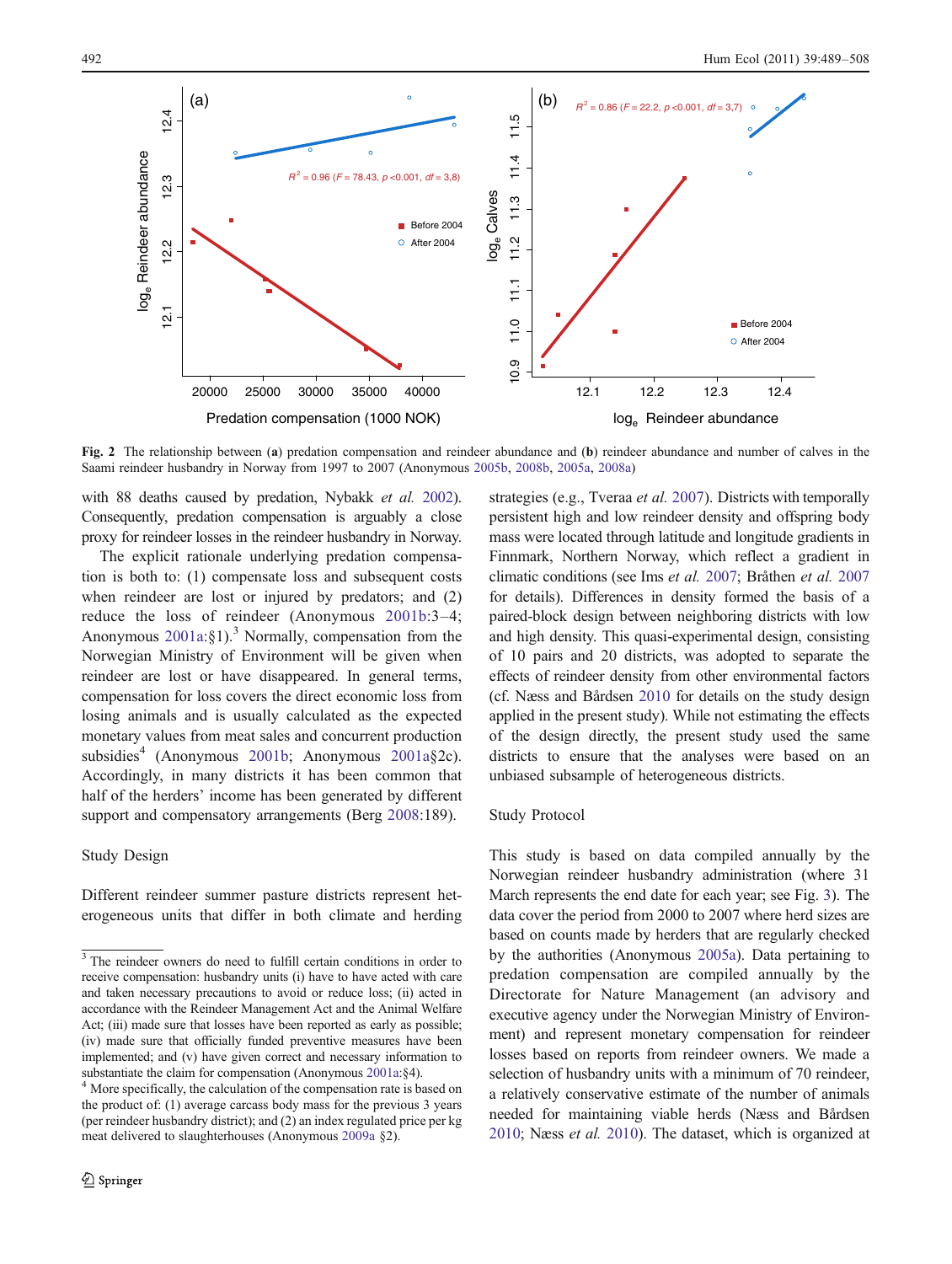<span id="page-4-0"></span>

Fig. 3 A year in the reindeer husbandry starts the 1st of April 1 year and ends at the 31st of March the next. In relation to the variables used in this study,  $N_t$  and  $D_{around_t}$  are variables measured at the beginning of the year (*t*), while  $N_{t+1}$  is measured at the beginning of the next year

the husbandry unit level, $5$  contains the following variables (Fig. 3 provides a visual representation):

| $N_{t+1}$ (response) | A continuous (husbandry unit level)                      |
|----------------------|----------------------------------------------------------|
|                      | variable denoting the total spring herd                  |
|                      | size at the beginning of the next year                   |
|                      | (i.e., at $t=t+1$ ).                                     |
| t                    | A factor variable with each year from                    |
|                      | 2000 to 2007 acting as levels.                           |
| $PredComp_{t-1}$     | A continuous (husbandry unit level)                      |
|                      | variable denoting the amount of                          |
|                      | compensation received due to reindeer                    |
|                      | assumed killed by threatened or                          |
|                      | endangered predators. This variable is a                 |
|                      | proxy for loss at $t-1$ and measures income              |
|                      | at t. Measured at the scale of 10 Kilo                   |
|                      | NOK $(1$ Kilo NOK=1,000 NOK). We                         |
|                      | expect a nonlinear effect on future herd                 |
|                      | size as we expect that the effect of                     |
|                      | predation compensation follows the law                   |
|                      | of diminishing marginal returns                          |
|                      | consistent with general economic theory                  |
|                      | (see e.g., Katz and Rosen 1994).                         |
| $D_{around_t}$       | A continuous (district unit level) variable              |
|                      | denoting the density, individuals km <sup>-2</sup> , of  |
|                      | reindeer in the district <sup>6</sup> (after subtracting |
|                      | the number of animals in the husbandry                   |

<sup>&</sup>lt;sup>5</sup> The basic unit of social organization in the reindeer husbandry, also termed siida share, licensed by the government (see Næss [2009](#page-19-0); Næss et al. [2010](#page-19-0); Næss et al. [2009](#page-19-0) for detail).

 $(t+1)$ . PredComp<sub>t-1</sub> represents the compensation received from losses due to predation experienced during the previous year (i.e. at t−1). Our analyses was organized in this way as predation compensation is received by the husbandry units with a 1 year lag (i.e. at  $t+1$ )

|                        | unit itself). This variable, thus, measures  |
|------------------------|----------------------------------------------|
|                        | the density of animals around each           |
|                        | husbandry unit per year.                     |
| $ID_{par}$             | This design variable labels each pair of     |
|                        | districts (contacting a 'low' and a 'high'   |
|                        | density neighboring district as described    |
|                        | above). This is a factor variable with each  |
|                        | par number from 1:10 acting as levels.       |
| $ID_{\text{divirict}}$ | This design variable labels each district in |
|                        | study. This is a factor variable with each   |
|                        | district number from 1:20 acting as levels.  |

#### Statistical Analyses

To statistically investigate how both (1) density dependence and (2) amount of predation compensation affected individual husbandry units' future herd size we used the following models: (1)  $N_{t+1} = D_{around_{t}}$  [density dependence (DD)]; (2)  $N_{t+1}$ =PredComp<sub>t-1</sub> [predation compensation (PC)]; and (3)  $N_{t+1} = D_{around_t} + PredComp_{t-1} +$  $D_{around_t} \times PredComp_{t-1}(\text{DD vs. PC}).$  Covariates, i.e.,t,  $PredComp_{t-1}^2$  and a priori considered interactions were included and excluded within the 'paradigm' of model selection (e.g., Burnham and Anderson [2002](#page-18-0) & [Appendix](#page-12-0) [I](#page-12-0)). Statistical analyses were performed in  $R$  (R Development Core Team [2007](#page-19-0)). All tests were two-tailed and the null-hypothesis was rejected at an  $\alpha$ -level of 0.05.

Linear mixed-effect models (lme) applied using the nlme package (Pinheiro and Bates [2000](#page-19-0); Pinheiro et al. [2007](#page-19-0)) were used to analyze the effect of the predictors (measured in a given year,  $t$ ) on the number of reindeer present one year ahead (i.e., at t+1). The main predictors, i.e.,  $PredComp_{t-1}$ and  $D_{around_t}$ , and the covariates were applied as fixed effects, whereas  $ID_{district}$  nested in  $ID_{par}$  were included as random effects. All mixed effect-models were fitted with random

<sup>6</sup> Formal management units consisting of several husbandry units with clear geographic delineation where reindeer husbandry is practiced. This study is based on summer districts, i.e. areas with geographic delineation during summer (see Næss [2009](#page-19-0); Næss and Bårdsen [2010;](#page-19-0) Næss et al. [2010](#page-19-0); Næss et al. [2009](#page-19-0) for details).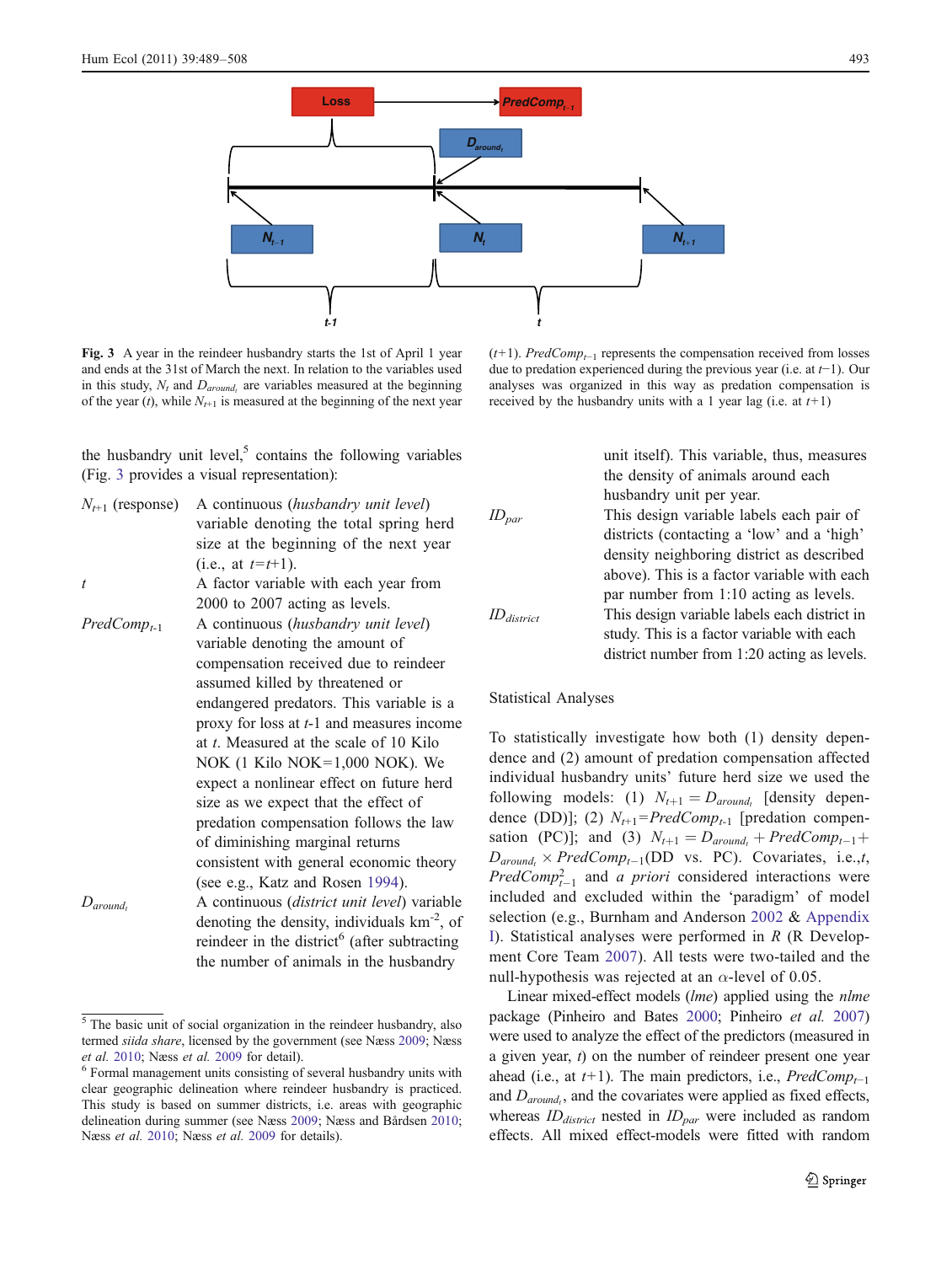<span id="page-5-0"></span>intercepts only (Næss and Bårdsen [2010;](#page-19-0) Næss et al. [2010](#page-19-0) provide the rationale for this; see also Bates [2005](#page-18-0); Bolker et al. [2009;](#page-18-0) Galwey [2006\)](#page-18-0).

Our aim was to estimate three effects: (1) the main effect of the density of animals around the husbandry unit (DD  $\&$  DD vs. PC); (2) the main effect of the amount of predation compensation received by the husbandry unit (PC & DD vs. PC); and (3) the interaction between these two main predictors (DD vs. PC). Consequently, these effects were kept in all candidate models based on our a priori expectations (see e.g., Burnham and Anderson [2002\)](#page-18-0). From this model, we formed a pool of candidate models where all covariates and interactions were removed sequentially. Akaike's Information Criterion (AIC) was used to assess the fit of several candidate models (e.g., Burnham and Anderson [2002](#page-18-0); Anderson [2008\)](#page-17-0), and whenever the difference in AIC  $(\Delta_i)$  was <1.5 we used the simplest candidate model for inference [\(Appendix I\)](#page-12-0). Following Pinheiro and Bates [\(2000\)](#page-19-0), maximum likelihood fitted models were used

when models were compared, whereas a restricted maximum likelihood fitted model was used for parameter estimation. We used the treatment contrast comparing each year with the baseline-level for year (2000), and Wald statistics to test the hypothesis that the contrasts were not significantly different from zero (see Pinheiro and Bates [2000](#page-19-0) for details).

## Results

# Density Dependence (DD)

Reindeer density in a given year was a negative predictor of herd size the following year [main effect of  $D_{around_i}$ : -1.0272 (Table 1)]. There was a non-significant positive interaction between  $D_{around<sub>t</sub>}$  and year (*t*) during 2001–2003, while during 2004–2007 the effect of  $D_{around}$  was more negative compared to 2000 (Table 1: even though not statistically significant in 2004). Clear differences in  $N_{t+1}$ 

Table 1 (DD) Estimates from linear mixed effect models (lme) relating herd size 1 year ahead  $(N_{t+1})$  as a function of density of reindeer around the husbandry unit  $(D_{around_{t}}$ , in km<sup>-2</sup>) and covariates,

i.e. year (t), and the two-way interactions involving  $D_{around}$  that led to a more parsimonious model (see main text for details on the model selection procedure applied)

| Parameter                                                | Response: $N_{t+1}$ |                     |                  |                  |  |
|----------------------------------------------------------|---------------------|---------------------|------------------|------------------|--|
|                                                          | Value               | $(95\% \text{ CI})$ | df               | $\boldsymbol{p}$ |  |
| Fixed effects                                            |                     |                     |                  |                  |  |
| Intercept                                                | 6.0659              | (5.4859, 6.6459)    | 1531             | < 0.001          |  |
| $D_{around_t}$                                           | $-1.0272$           | $(-1.2154,-0.8390)$ | 1531             | < 0.001          |  |
| t(2001)                                                  | 0.0890              | $(-0.1038, 0.2817)$ | 1531             | 0.365            |  |
| t(2002)                                                  | 0.4235              | (0.2158, 0.6312)    | 1531             | < 0.001          |  |
| t(2003)                                                  | 0.6726              | (0.4599, 0.8853)    | 1531             | < 0.001          |  |
| t(2004)                                                  | 1.0864              | (0.8464, 1.3264)    | 1531             | < 0.001          |  |
| t(2005)                                                  | 1.4329              | (1.1627, 1.7031)    | 1531             | < 0.001          |  |
| t(2006)                                                  | 1.5414              | (1.2650, 1.8179)    | 1531             | < 0.001          |  |
| t(2007)                                                  | 1.6667              | (1.3817, 1.9516)    | 1531             | < 0.001          |  |
| $D_{around_t} \times t$ (2001)                           | 0.0094              | $(-0.1385, 0.1573)$ | 1531             | 0.901            |  |
| $D_{around_t} \times t$ (2002)                           | 0.0072              | $(-0.1392, 0.1536)$ | 1531             | 0.923            |  |
| $D_{around_t} \times t$ (2003)                           | 0.0317              | $(-0.1107, 0.1741)$ | 1531             | 0.663            |  |
| $D_{around_t} \times t$ (2004)                           | $-0.0765$           | $(-0.2222, 0.0692)$ | 1531             | 0.303            |  |
| $D_{around_t} \times t$ (2005)                           | $-0.2128$           | $(-0.3657,-0.0599)$ | 1531             | 0.006            |  |
| $D_{around_t} \times t$ (2006)                           | $-0.2530$           | $(-0.4087,-0.0972)$ | 1531             | 0.002            |  |
| $D_{around_t} \times t$ (2007)                           | $-0.2382$           | $(-0.3928,-0.0837)$ | 1531             | 0.003            |  |
| Random effects (i.e. random intercepts fitted per group) |                     |                     |                  |                  |  |
| Among $ID_{par}$ st. dev.                                | 0.4221              | (0.0374, 4.7677)    | $n_{obs} = 10$   |                  |  |
| Among <i>ID</i> <sub>district</sub> st. dev.             | 1.1049              | (0.7030, 1.7366)    | $n_{obs} = 20$   |                  |  |
| Within group st. dev. (residuals)                        | 0.5040              | (0.4864, 0.5222)    | $n_{obs} = 1566$ |                  |  |

The intercept represents  $N_{t+1}$  for 2000. The other coefficients for year (t) represent the estimated difference between the intercept and the average value for each level of the factor. The response and  $D_{around}$  was transformed using the natural logarithm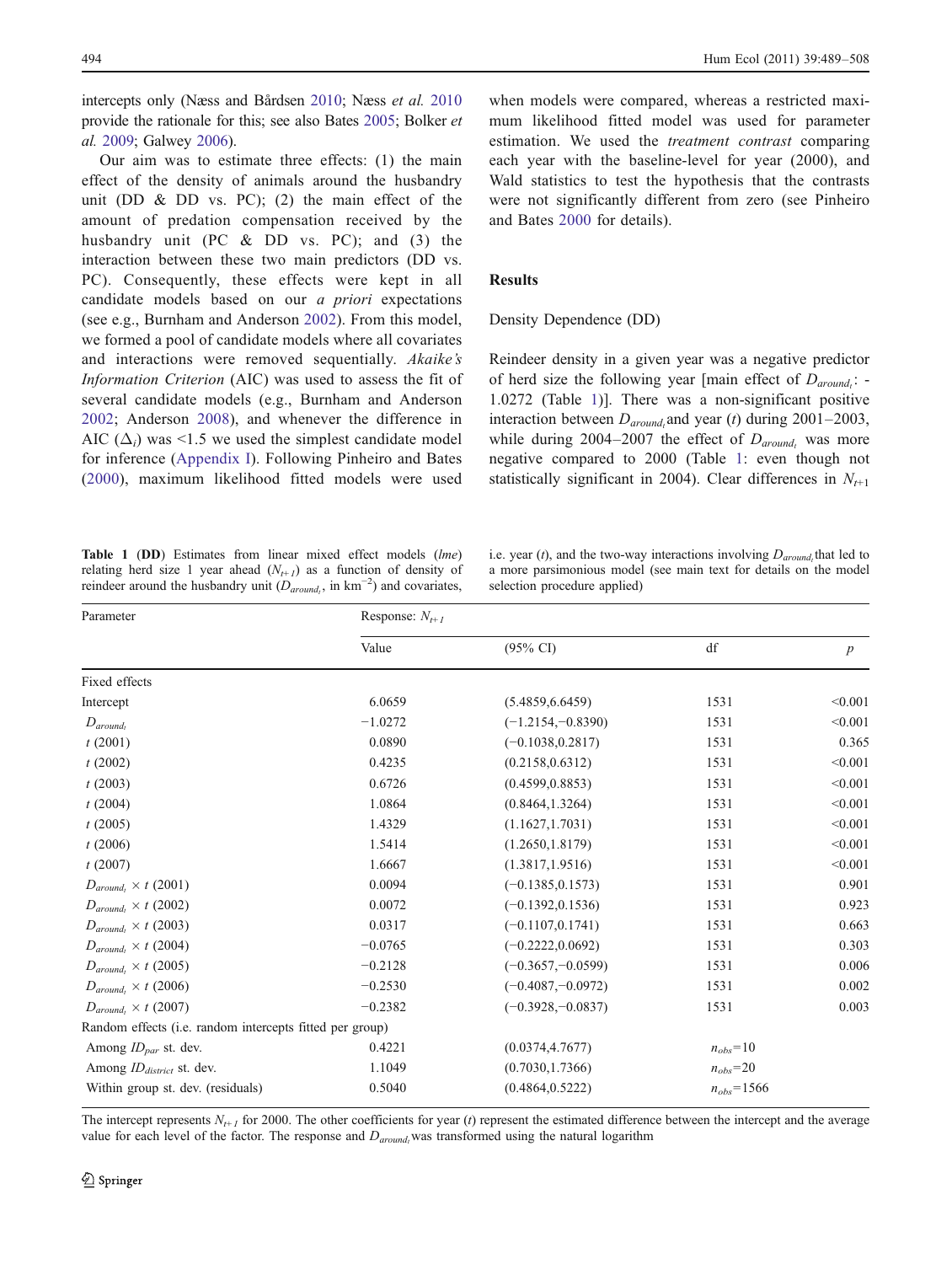occurred between years (main effects of t: Table [1](#page-5-0)). Moreover,  $N_{t+1}$  showed a clear temporal trend as it increased from 1 year to the next for all years, and during 2002–2007  $N_{t+1}$  was significantly different from 2000 (Table [1](#page-5-0) & Fig. 4). The random effects parts of the model revealed that the variability between districts  $(ID_{\text{district}})$ [nested in district pairs  $(ID_{par})$ ] was higher than the variability between  $ID_{par}$ , indicating that a higher proportion of the variance was explained at the level of  $ID_{\text{distinct}}$ than at the level of  $ID_{par}$ . In essence, we found evidence of negative density-dependence as reindeer density in the district had a negative effect on husbandry units' future herd size, and this negative density dependence was more prominent in some years compared to others.

## Predation Compensation (PC)

Predation compensation was a positive predictor of herd size the following year [main effect of  $PredComp_{t-1}$ : 0.01265 (Table [2\)](#page-7-0)]. The  $PredComp_{t-1} \times t$  interaction showed that the positive effect of  $PredComp_{t-1}$  increased during the study period, although this interaction was non-significant in [2](#page-7-0)007 (Table 2). The relationship between  $N_{t+1}$  and amount of predation compensation was also curvilinear as a negative second-order polynomial term was statistically significant (main effect of  $PredComp_{t-1}^2$ : -0.00002). This indicates that a negative feedback between predation compensation and  $N_{t+1}$  did occur as the positive effect of predation compensation was weakened as the amount of predation compensation increased (Table [2](#page-7-0) & Fig. [5](#page-7-0)). The strength of this second-order polynomial increased across years as a significant negative  $PredComp_{t-1}^2 \times t$  interaction

was present (apart from 2007: Table [2](#page-7-0)). The strength of the polynomial term was weakest in 2001 leading to an approximately linear relationship, whereas the strongest diminishing return was apparent in 2006 (when the interaction gave the strongest negative point estimate for the polynomial term; Table [2](#page-7-0) & Fig. [5\)](#page-7-0). Clear differences in  $N_{t+1}$  did again occur between years (main effects of t: Table [2\)](#page-7-0) and as the statistically significant effects of year were positive, this analysis also supports the general increase in  $N_{t+1}$  over time. The random effects parts of the model revealed that the variability between  $ID_{\text{district}}$  and  $ID_{\text{par}}$  (where variability between districts was the most pronounced) were substantially lower than in the analysis above (comparing Tables [1](#page-5-0) and [2](#page-7-0)). This means that the effect of predation compensation (per se) affected herding units more equally (irrespective of district membership) compared with reindeer density. In essence, we found evidence of a positive effect of predation compensation on husbandry units' future herd size, but the effect of  $PredComp_{t-1}$  was temporarily variable.

# Density Dependence (DD) vs. Predation Compensation (PC)

The effects of both predation compensation and reindeer density were statistically significant and similar as in the two previous analyses [main effect of  $PredComp_{t-1}$ : 0.00818 and main effect of  $D_{around_i}$ : -0.81405 (Table [3](#page-8-0))]. The significant and positive effect of the  $PredComp_{t-1} \times$  $D_{around}$  interaction indicates that the positive effect of  $PredComp_{t-1}$  was increasingly positive for higher densities, and similarly that the negative effects of density were weakened for herding units receiving large amounts of



Fig. 4 Scatter plot showing herd size 1 year ahead  $(N_{t+1})$  as a function density of reindeer around the husbandry unit  $(D_{around_{t}}$ , in  $km^{-2}$ ) for 2 years (2000 and 2006). The lines show predicted values from the model presented in Table [1,](#page-5-0) whereas points show data on  $N_{t+1}$  and  $D_{around}$  for the 2 years. Please note the difference between the districts, i.e. one of the random effects in the model, which is represented by different symbols since without taking the grouping effect into account, the relationship between  $N_{t+1}$  and  $D_{around}$  was not clearly

negative. This was confirmed by fitting a regular linear regression  $(N_{t+1} = D_{around_t} + t + D_{around_t} \times t)$  on the whole dataset disregarding possible grouping effects, where  $D_{around}$  was positive, and the same model on a subset consisting of just one district, where  $D_{around<sub>t</sub>}$  was negative. We interpret this discrepancy as an effect of the fact that  $D_{around}$  is defined on the district level (a given value for  $D_{around}$  is thus not comparable between districts)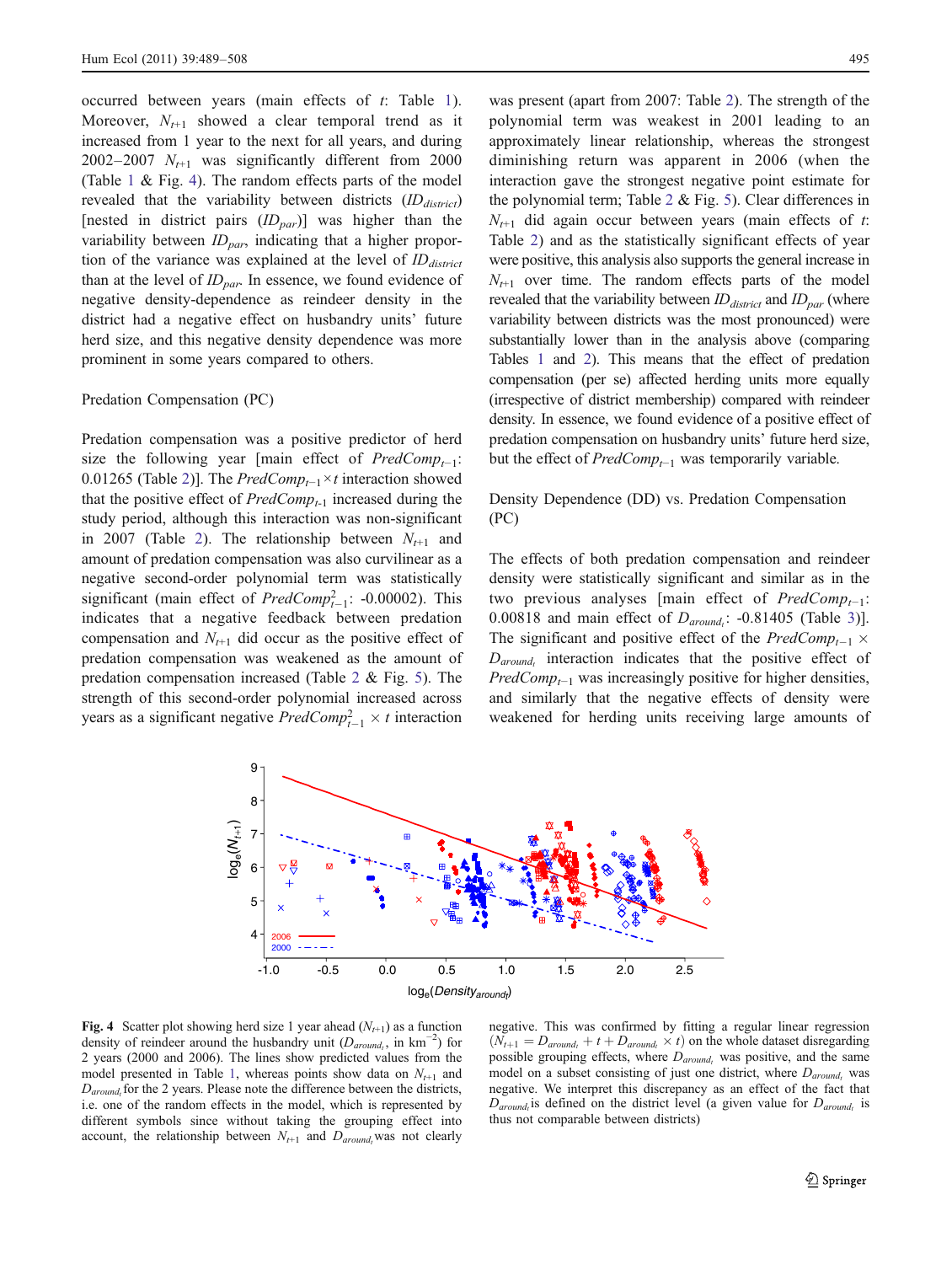<span id="page-7-0"></span>Table 2 (PC) Estimates from linear mixed effect models (lme) relating herd size 1 year ahead  $(N<sub>t+1</sub>)$  as a function of the amount predation compensation received by the husbandry unit ( $PredComp_{t-1}$ , in Kilo NOK) and covariates, i.e. year  $(t)$  and two-way interactions (see main text and Table [1](#page-5-0) for details)

| Parameter                                                     | Response: $N_{t+1}$ |                       |                  |                  |  |  |
|---------------------------------------------------------------|---------------------|-----------------------|------------------|------------------|--|--|
|                                                               | Value               | $(95\% \text{ CI})$   | df               | $\boldsymbol{p}$ |  |  |
| Fixed effects                                                 |                     |                       |                  |                  |  |  |
| Intercept                                                     | 4.89759             | (4.74028, 5.05490)    | 1321             | < 0.001          |  |  |
| $PredComp_{t-1}$                                              | 0.01265             | (0.01031, 0.01499)    | 1321             | < 0.001          |  |  |
| t(2002)                                                       | 0.24789             | (0.09551, 0.40026)    | 1321             | 0.001            |  |  |
| t(2003)                                                       | 0.46928             | (0.32581, 0.61275)    | 1321             | < 0.001          |  |  |
| t(2004)                                                       | 0.63843             | (0.49329, 0.78357)    | 1321             | < 0.001          |  |  |
| t(2005)                                                       | 0.58221             | (0.43671, 0.72772)    | 1321             | < 0.001          |  |  |
| t(2006)                                                       | 0.44007             | (0.27711, 0.60302)    | 1321             | < 0.001          |  |  |
| t(2007)                                                       | 0.64448             | (0.48869, 0.80027)    | 1321             | < 0.001          |  |  |
| $PredComp_{t-1}^2$                                            | $-0.00002$          | $(-0.00002,-0.00001)$ | 1321             | < 0.001          |  |  |
| $PredComp_{t-1} \times t$ (2002)                              | 0.00973             | (0.00405, 0.01542)    | 1321             | < 0.001          |  |  |
| $PredComp_{t-1} \times t$ (2003)                              | 0.01963             | (0.01350, 0.02575)    | 1321             | < 0.001          |  |  |
| $PredComp_{t-1} \times t$ (2004)                              | 0.02311             | (0.01176, 0.03445)    | 1321             | < 0.001          |  |  |
| $PredComp_{t-1} \times t$ (2005)                              | 0.01368             | (0.00772, 0.01963)    | 1321             | < 0.001          |  |  |
| $PredComp_{t-1} \times t$ (2006)                              | 0.02039             | (0.01225, 0.02853)    | 1321             | < 0.001          |  |  |
| $PredComp_{t-1} \times t$ (2007)                              | 0.00011             | $(-0.00383, 0.00404)$ | 1321             | 0.958            |  |  |
| $PredComp_{t-1}^2 \times t$ (2002)                            | $-0.00006$          | $(-0.00010,-0.00002)$ | 1321             | 0.004            |  |  |
| $PredComp_{t-1}^2 \times t$ (2003)                            | $-0.00013$          | $(-0.00017,-0.00008)$ | 1321             | < 0.001          |  |  |
| $PredComp_{t-1}^2 \times t$ (2004)                            | $-0.00022$          | $(-0.00043,-0.00001)$ | 1321             | 0.037            |  |  |
| <i>PredComp</i> <sub>t-1</sub> <sup>2</sup> $\times$ t (2005) | $-0.00012$          | $(-0.00017,-0.00007)$ | 1321             | < 0.001          |  |  |
| $PredComp_{t-1}^2 \times t$ (2006)                            | $-0.00022$          | $(-0.00031,-0.00013)$ | 1321             | < 0.001          |  |  |
| $PredComp_{t-1}^2 \times t$ (2007)                            | $-0.00001$          | $(-0.00003, 0.00000)$ | 1321             | 0.148            |  |  |
| Random effects (i.e. random intercepts fitted per group)      |                     |                       |                  |                  |  |  |
| Among $ID_{par}$ st. dev.                                     | 0.13470             | (0.05167, 0.35110)    | $n_{obs} = 10$   |                  |  |  |
| Among <i>ID<sub>district</sub></i> st. dev.                   | 0.16452             | (0.09317, 0.29051)    | $n_{obs} = 20$   |                  |  |  |
| Within group st. dev. (residuals)                             | 0.41533             | (0.39977, 0.43149)    | $n_{obs} = 1361$ |                  |  |  |
|                                                               |                     |                       |                  |                  |  |  |

Note: The intercept represents  $N_{t+1}$  for 2001, whereas the other coefficients for year are the estimated difference between the intercept and the average value for each level of that factor. The response was transformed using the natural logarithm.

predation compensation (Table [3](#page-8-0) & Fig. [6\)](#page-9-0). Both predation compensation and density interacted with year indicating that both effects were temporally variable (Table [3\)](#page-8-0): (1) the strength of predation compensation increased over years

(although *PredComp<sub>t-1</sub>*×t (2007) was not significant); (2) there was a positive interaction between  $D_{around_i}$  and year (t) during 2002–2004, indicating that the negative effect of  $D_{around_t}$  was reduced during this period (not significant in

Fig. 5 Scatter plot showing herd size 1 year ahead  $(N_{t+1})$  as a function of the amount predation compensation received by the husbandry unit ( $PredComp_{t-1}$ , in Kilo NOK) for 2001 and 2006. The lines show predicted values, which were curvilinear due to the effect of  $PredComp_{t-1}^2$  and its interaction with year  $(t)$ , from the model presented in Table 2, whereas points show data on  $N_{t+1}$ and *PredComp*<sub> $t-1$ </sub> for the 2 years

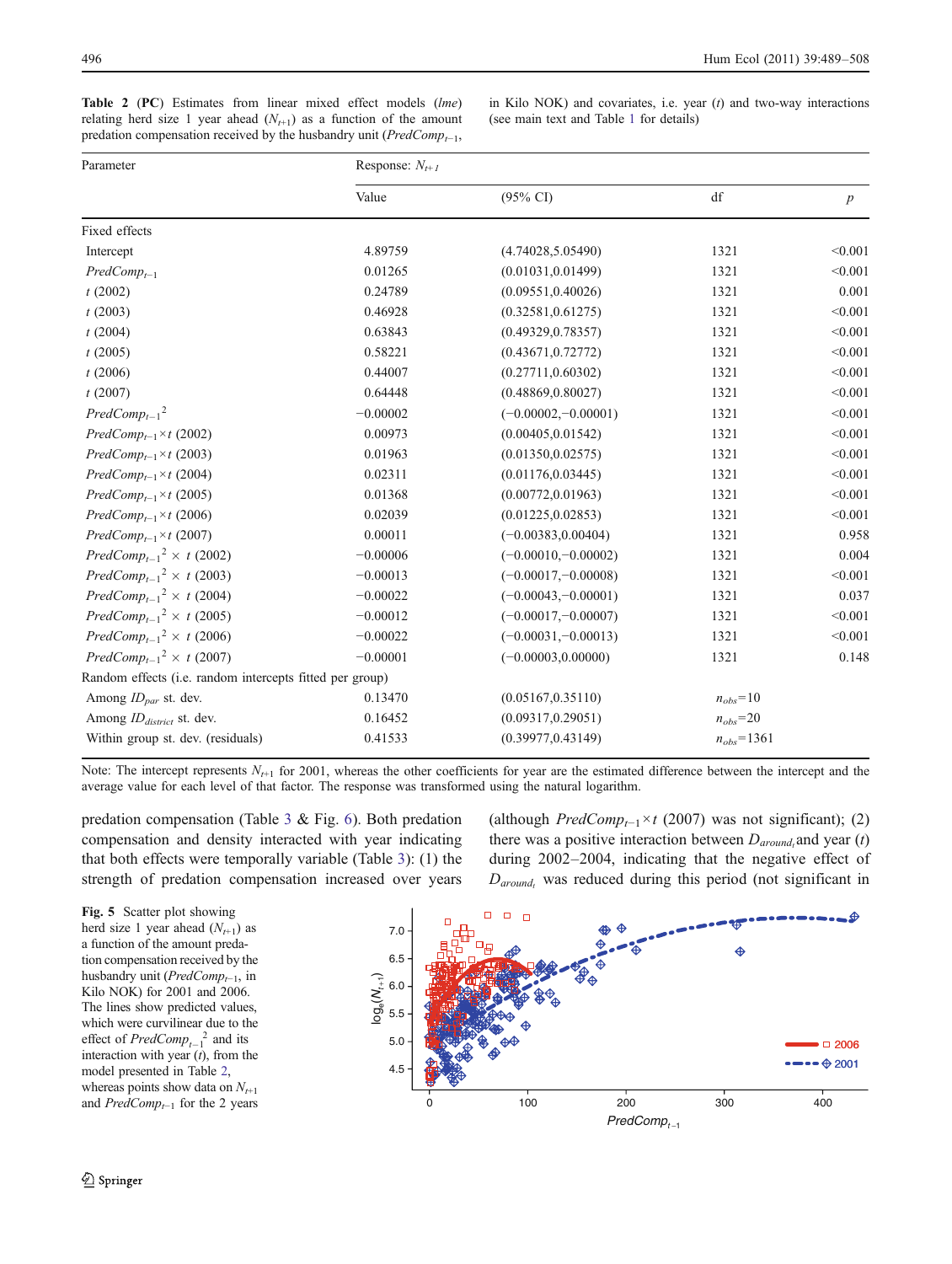<span id="page-8-0"></span>Table 3 (DD vs. PC) Estimates from linear mixed effect models (*lme*) relating herd size one year ahead ( $N_{t+1}$ ) as a function of density of reindeer around the husbandry unit ( $D_{around}$ , in km<sup>-2</sup>), the amount

predation compensation received by the husbandry unit ( $PredComp_{t-1}$ , in Kilo NOK) and covariates, i.e. year  $(t)$  and interactions (see main text and Table [1](#page-5-0) for details)

| Parameter                                                | Response: $N_{t+1}$ |                       |                  |                  |  |  |
|----------------------------------------------------------|---------------------|-----------------------|------------------|------------------|--|--|
|                                                          | Value               | $(95\% \text{ CI})$   | df               | $\boldsymbol{p}$ |  |  |
| Fixed effects                                            |                     |                       |                  |                  |  |  |
| Intercept                                                | 5.56951             | (5.11452, 6.02449)    | 1312             | < 0.001          |  |  |
| $PredComp_{t-1}$                                         | 0.00818             | (0.00509, 0.01127)    | 1312             | < 0.001          |  |  |
| $D_{around_t}$                                           | $-0.81405$          | $(-1.01165,-0.61646)$ | 1312             | < 0.001          |  |  |
| t(2002)                                                  | 0.29153             | (0.08177, 0.50130)    | 1312             | 0.007            |  |  |
| t(2003)                                                  | 0.46203             | (0.24528, 0.67878)    | 1312             | < 0.001          |  |  |
| t(2004)                                                  | 0.77796             | (0.53750, 1.01841)    | 1312             | < 0.001          |  |  |
| t(2005)                                                  | 1.11336             | (0.86293, 1.36379)    | 1312             | < 0.001          |  |  |
| t(2006)                                                  | 1.07601             | (0.81970, 1.33233)    | 1312             | < 0.001          |  |  |
| t(2007)                                                  | 1.40156             | (1.13251, 1.67060)    | 1312             | < 0.001          |  |  |
| $PredComp_{t-1}^2$                                       | $-0.00001$          | $(-0.00002, 0.00000)$ | 1312             | 0.022            |  |  |
| $PredComp_{t-1} \times D_{around_{t}}$                   | 0.00201             | (0.00070, 0.00332)    | 1312             | 0.003            |  |  |
| $PredComp_{t-1} \times t$ (2002)                         | 0.00935             | (0.00387, 0.01483)    | 1312             | < 0.001          |  |  |
| $PredComp_{t-1} \times t$ (2003)                         | 0.01996             | (0.01404, 0.02588)    | 1312             | < 0.001          |  |  |
| $PredComp_{t-1} \times t$ (2004)                         | 0.02185             | (0.01075, 0.03295)    | 1312             | < 0.001          |  |  |
| $PredComp_{t-1} \times t$ (2005)                         | 0.01397             | (0.00823, 0.01971)    | 1312             | < 0.001          |  |  |
| $PredComp_{t-1} \times t$ (2006)                         | 0.02187             | (0.01399, 0.02975)    | 1312             | < 0.001          |  |  |
| $PredComp_{t-1} \times t$ (2007)                         | 0.00044             | $(-0.00335, 0.00424)$ | 1312             | 0.818            |  |  |
| $D_{around_t} \times t$ (2002)                           | 0.07203             | $(-0.05220, 0.19625)$ | 1312             | 0.256            |  |  |
| $D_{around_t} \times t$ (2003)                           | 0.15304             | (0.02374, 0.28235)    | 1312             | 0.020            |  |  |
| $D_{around_t} \times t$ (2004)                           | 0.12952             | $(-0.00177, 0.26082)$ | 1312             | 0.053            |  |  |
| $D_{around_t} \times t$ (2005)                           | $-0.07052$          | $(-0.20219, 0.06114)$ | 1312             | 0.294            |  |  |
| $D_{around_t} \times t$ (2006)                           | $-0.14533$          | $(-0.27903,-0.01163)$ | 1312             | 0.033            |  |  |
| $D_{around_t} \times t$ (2007)                           | $-0.15981$          | $(-0.28950,-0.03013)$ | 1312             | 0.016            |  |  |
| $PredComp_{t-1}^2 \times t$ (2002)                       | $-0.00006$          | $(-0.00010,-0.00002)$ | 1312             | 0.004            |  |  |
| $PredComp_{t-1}^2 \times t$ (2003)                       | $-0.00013$          | $(-0.00017,-0.00009)$ | 1312             | < 0.001          |  |  |
| $PredComp_{t-1}^2 \times t$ (2004)                       | $-0.00019$          | $(-0.00039, 0.00001)$ | 1312             | 0.061            |  |  |
| $PredComp_{t-1}^2 \times t$ (2005)                       | $-0.00013$          | $(-0.00018,-0.00008)$ | 1312             | < 0.001          |  |  |
| $PredComp_{t-1}^2 \times t$ (2006)                       | $-0.00023$          | $(-0.00032,-0.00014)$ | 1312             | < 0.001          |  |  |
| $PredComp_{t-1}^2 \times t$ (2007)                       | $-0.00002$          | $(-0.00004, 0.00000)$ | 1312             | 0.029            |  |  |
| Random effects (i.e. random intercepts fitted per group) |                     |                       |                  |                  |  |  |
| Among $ID_{par}$ st. dev.                                | 0.40263             | (0.10153, 1.59658)    | $n_{obs} = 10$   |                  |  |  |
| Among ID <sub>district</sub> st. dev.                    | 0.72108             | (0.43716, 1.18940)    | $n_{obs} = 20$   |                  |  |  |
| Within group st. dev. (residuals)                        | 0.39828             | (0.38328, 0.41387)    | $n_{obs} = 1360$ |                  |  |  |

The intercept represents  $N_{t+1}$  for 2001, whereas the other coefficients for year are the estimated difference between the intercept and the average value for each level of that factor. The response and  $D_{around}$  was transformed using the natural logarithm

2002, and the strength of this positive interaction was weaker than the negative main effect of density). During 2005–2007 the effect of  $D_{around_t}$  was even more negative compared to 2001 (Table 3 & Fig. [6:](#page-9-0) even though not statistically significant in 2005).

Consequently, even though the effects of both Pre $dComp_{t-1}$  and  $D_{around_t}$  were temporary variable, i.e., both stronger and weaker than in 2001, the direction of both effects was similar to that found in 2001. As in the PC analysis above the relationship between  $N_{t+1}$  and predation compensation showed a marginal curvilinear relationship [main effect of  $PredComp_{t-1}^2$ : -0.00001 (Table 3 & Fig. [6](#page-9-0))]. The effect of  $PredComp_{t-1}^2$  was at its weakest in 2001 since all interactions with year were negative (Table 3: all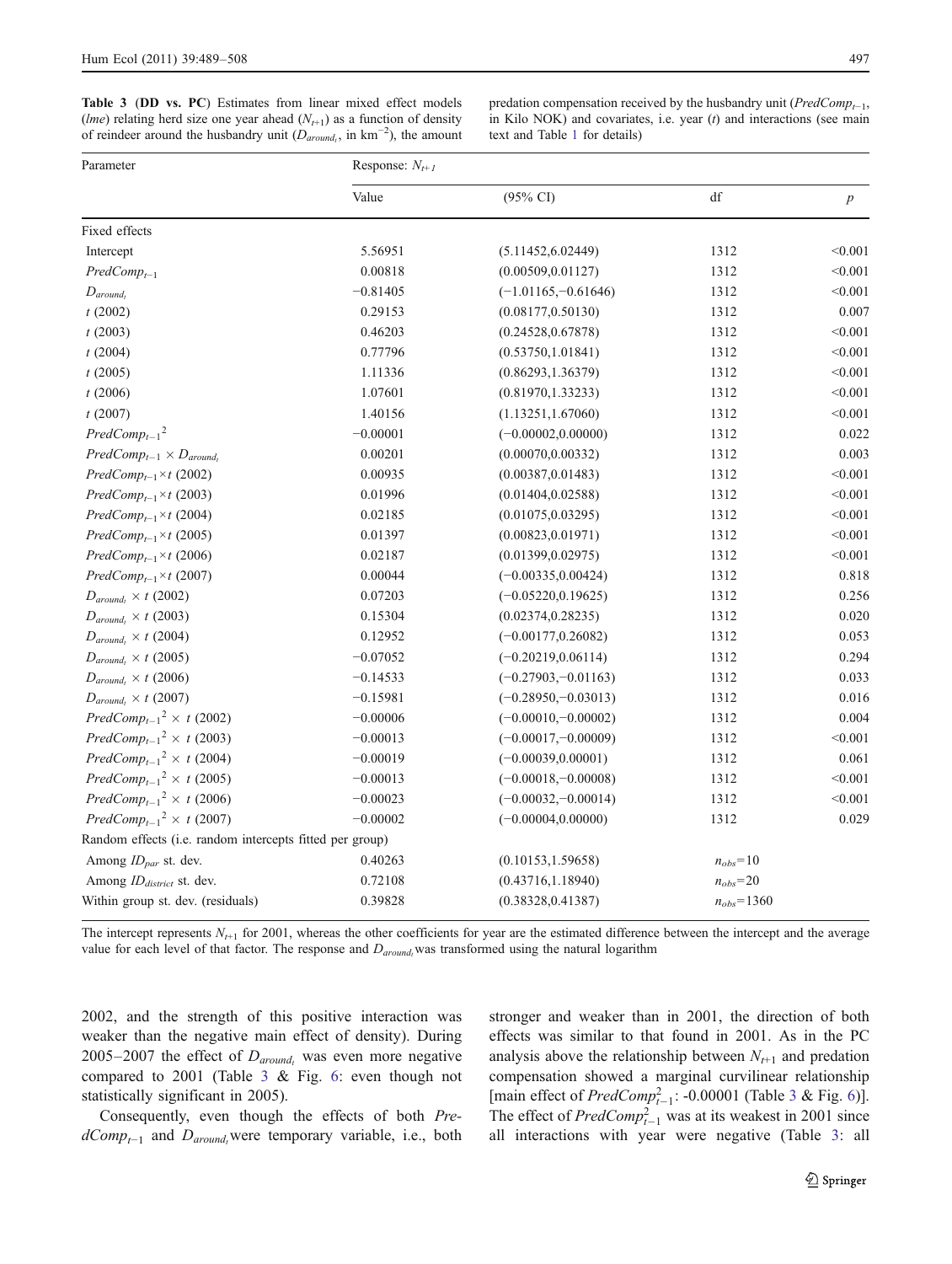<span id="page-9-0"></span>Fig. 6 Contour plot showing herd size 1 year ahead  $(N_{t+1})$  as a function of the amount predation compensation received by the husbandry unit ( $PredComp_{t-1}$ , in Kilo NOK), density of reindeer around the husbandry unit  $(D_{around_t}, \text{ in km}^{-2})$  and the interaction between them for 2000 (a) and 2006 (b). The lines show predicted values, which were curvilinear due to the effect of *PredComp*<sub> $t-1$ </sub><sup>2</sup>, and its interaction involving year  $(t)$ , from the model presented in Table [3](#page-8-0), whereas points show data on  $D_{around_t}$  and *PredComp*<sub>t−1</sub> for the 2 years



significant except for the 2004 interaction). Moreover, a robust diminishing return was apparent in 2006 [i.e., the *PredComp*<sup>2</sup><sub>t-1</sub> × t(2006) interaction was strongest], where the strong negative interaction strengthened the negative effect of  $PredComp_{t-1}^2$  (Table [3](#page-8-0)). The random effects parts of the model revealed that the variability between  $ID_{distric}$ and the variability between  $ID_{par}$  were similar as in the previous analysis where  $D_{around}$  was included in the fixed effects part of the model:  $ID_{par}$  explained less variance compared to  $ID_{district}$ . In essence, we found evidence of negative density-dependence and a positive effect of predation compensation on husbandry units' future herd size.

# Discussion

The main finding in this study was that predation compensation had a positive effect on husbandry units' future herd size. The effect of predation compensation, however, was nonlinear, indicating that predation compensation had a positive effect on future herd size only up to a certain threshold after which adding additional predation compensation had little effect on future herd size (i.e., a negative feedback or a diminishing marginal return). Additionally, we found that reindeer density had a negative effect on the husbandry units' future herd size. Importantly, we also found that negative density dependence acted together with the positive effect of predation compensation, indicating that husbandry units can at least to some degree compensate for negative density dependence through predation compensation.

# Density Dependence (DD)

In line with Næss and Bårdsen [\(2010](#page-19-0)), this study found that density around a husbandry unit had a negative effect on the unit's future herd size. This effect varied between years,

but not to such a degree that the relationship went from negative to positive.

Predation Compensation (PC)

This study also found that predation compensation had a positive effect on future herd size. This effect, however, was nonlinear and characterized as a negative feedback (a diminishing marginal return) as predation compensation had a positive effect on future herd size up to a certain threshold after which adding more predation compensation had a diminishing effect on future herd size. It should be noted that the effect of diminishing marginal returns varied between years, and in some years it was so small as to be approximately linear.

Density Dependence (DD) vs. Predation Compensation (PC)

When both density and predation compensation were assessed simultaneously we found that negative density dependence acted together with the positive effect of predation compensation. More importantly, the effect of predation compensation on future herd size was positive after controlling for density, indicating that for a given density of reindeer, husbandry units receiving comparably more predation compensation were doing better (measured as the size of future herds) than husbandry units receiving less. This point was substantiated by the positive interaction between predation compensation and density, which showed that: (1) the positive effect of predation compensation was increasingly positive for higher densities; and (2) negative density dependence was weakened for large amounts of predation compensation.

Large Herds as a Risk Reducing Strategy

The accumulation of animals as a buffer against future loss has been argued to be an efficient strategy for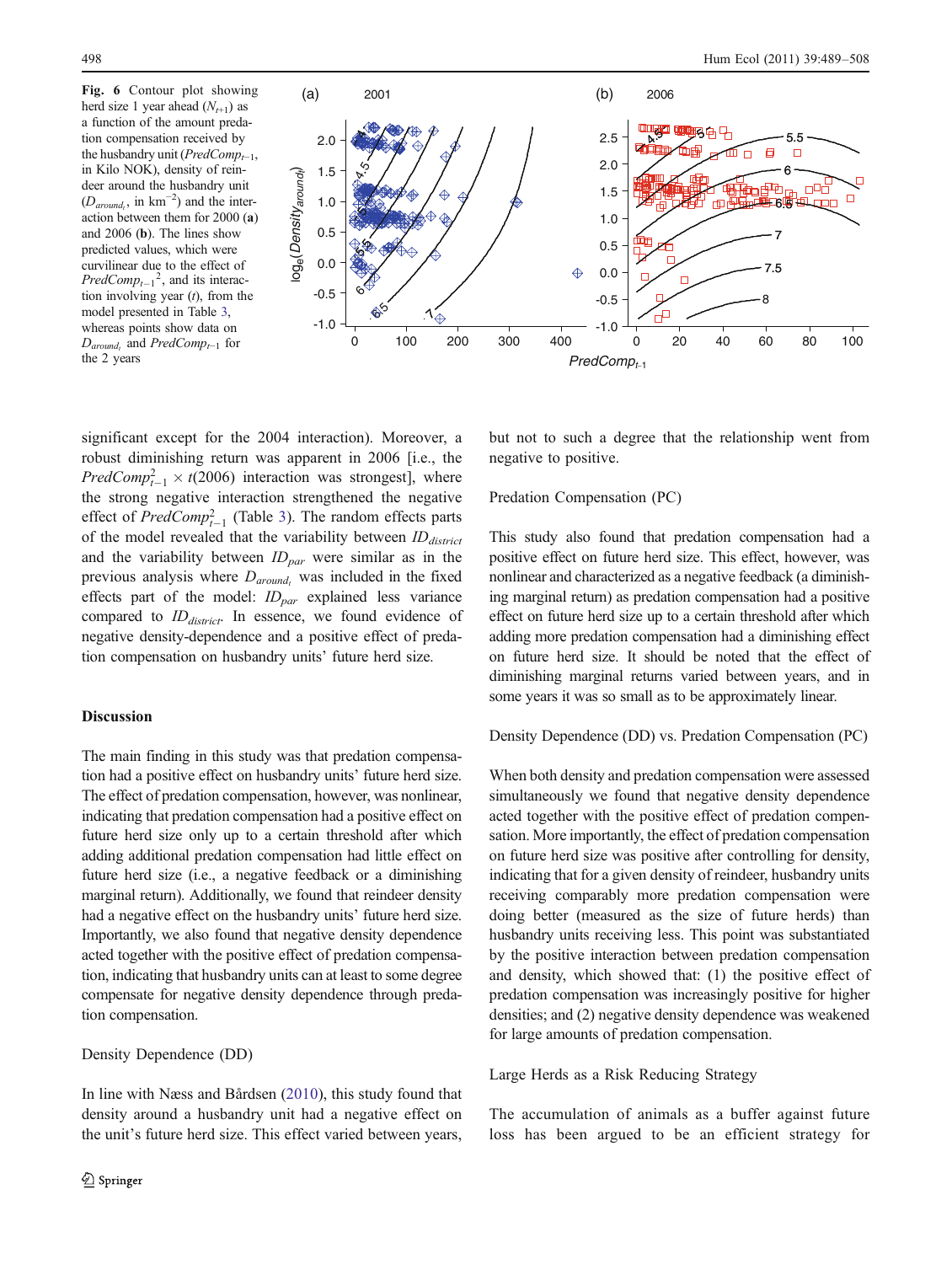countering risks (see e.g., Hjort [1981;](#page-18-0) Templer et al. [1993;](#page-19-0) Næss [2009\)](#page-19-0). This idea has been corroborated by e.g., McPeak [\(2005\)](#page-19-0), who found that for Gabra pastoralists (Northern Kenya) a larger pre-crisis herd size was correlated with larger post-crisis herd size (see also Fratkin and Roth [1990](#page-18-0); Roth [1996\)](#page-19-0). For the Saami reindeer husbandry (Norway), Næss and Bårdsen [\(2010\)](#page-19-0) found that large herd size maximizes long term viability for pastoral households since husbandry units with large herds were on average larger the following year relative to smaller ones. This effect was apparent during periods of both overall increase and decrease in reindeer abundance.

While predation may reduce the profitability of increasing herd size, with the risk of predation covered by compensation it may be optimal to increase the number of livestock (Bulte and Rondeau [2005](#page-18-0):17). As large herd size maximizes long term viability for pastoral households, the results from this study may be taken to indicate that predation compensation may represent an additional risk reducing strategy in the reindeer husbandry. While the underlying mechanisms for this may not be easily apparent, it could be argued that predation compensation may represent a viable income for reindeer herders. Income generated from governmental initiatives such as predation compensation may make it possible for herders to reduce slaughtering (see e.g. Nilsen and Mosli [1994](#page-19-0); Riseth [2000,](#page-19-0) [2003;](#page-19-0) Riseth and Vatn [2009\)](#page-19-0) and convert otherwise slaughtered animals to livestock capital, which again has a positive impact on long term livestock viability. Our finding that predation compensation 1 year is positively related to future herd size indicates that this sort of compensation may act as an incentive for the herders to increase their herd size, which ultimately leads to regional increase in reindeer numbers.

Problems with Confounding and Possible Solutions

All observational studies have potential problems in relation to confounding which may lead to spurious relationships between the included predictors and the response and to biased estimation of effects (Cohen et al. [2003\)](#page-18-0). Problems in relation to confounding were, however, reduced as we had a priori expectations that formed the basis for the set of candidate models from which we selected the most parsimonious model and used this model for inference (in accordance with the information-theoretic approach, see Burnham and Anderson [2002\)](#page-18-0).

Nevertheless, there may be several important factors influencing future herd size not accounted for in our analyses. First, it could be argued that if predation compensation is a proxy for real losses, one should expect that predation compensation 1 year should be negatively related to herd size 1 year ahead: (1) as the compensation increases, individual husbandry units should experience increasing losses; which (2) should affect future herd size negatively.<sup>7</sup> Nevertheless, this study has not explicitly incorporated a measure of herd reproduction in the analyses. It may, for example, be argued that loss, and consequently compensation, may be positively related to future herd size as long as the birth rate exceeds the death rate. Several solutions to this problem exist: (1) replace future herd size  $(N_{t+1})$  with the growth rate  $(N_{t+1}/N_t)$  as a response; (2) include the number of calves (or some other measure of reproduction) as a covariate in the analyses as this would provide a measure of how compensation and loss influence future herd size after statistically controlling for reproduction. We decided to use herd size rather than growth rate as a response because: (1) the importance of herd size as a measure of pastoral performance is widely documented in the literature (cf. Næss and Bårdsen [2010;](#page-19-0) Næss [2010](#page-19-0); see also Bollig and Göbel [1997](#page-18-0); Coughenour et al. [1985](#page-18-0); Hjort [1981](#page-18-0); Fratkin and Roth [1990;](#page-18-0) Roth [1996;](#page-19-0) Templer et al. [1993](#page-19-0)); and (2) because the growth rate is more difficult to interpret than herd size ([Appendix II\)](#page-13-0). Adding the number of calves as a covariate was not a good solution as this variable was strongly correlated with predation compensation<sup>8</sup> resulting in colinearity problems (see [Appendix II](#page-13-0), and Table [7a](#page-14-0)).

Another option would be to include present herd size as a covariate. Nevertheless, present herd size and predation compensation were correlated [\(Appendix II,](#page-13-0) Table [7b\)](#page-14-0). Since Næss and Bårdsen [\(2010\)](#page-19-0) found that present herd size was a good predictor for future herd size it could be argued that predation compensation represented a proxy for herd size. In other words, the positive correlation between present herd size and predation compensation can arguably indicate that it is present herd size and not predation compensation that is responsible for the results presented in this study.

Important factors such as present herd size and number of calves could thus not be statistically controlled for due to problems related to collinearity [\(Appendix II](#page-13-0)). We were left with a choice whether to include the predictors we had theoretical expectations to (i.e., predation compensation) or to replace them with other possible important covariates (e.g., present herd

<sup>7</sup> Alternatively, predation compensation 1 year should have no effect on future herd size as the compensation may be simply used to replace lost animals.

<sup>8</sup> This positive correlation may be due to the fact the larger number of calves that reindeer herders report as produced, the larger number they can report as lost to predation and thereby increase compensation. Not surprisingly, calves represent the largest percentage of loss experienced in Finnmark, e.g., during 2006/2007 calf loss represented 71.5% of the total reported loss (Anonymous [2010b\)](#page-18-0).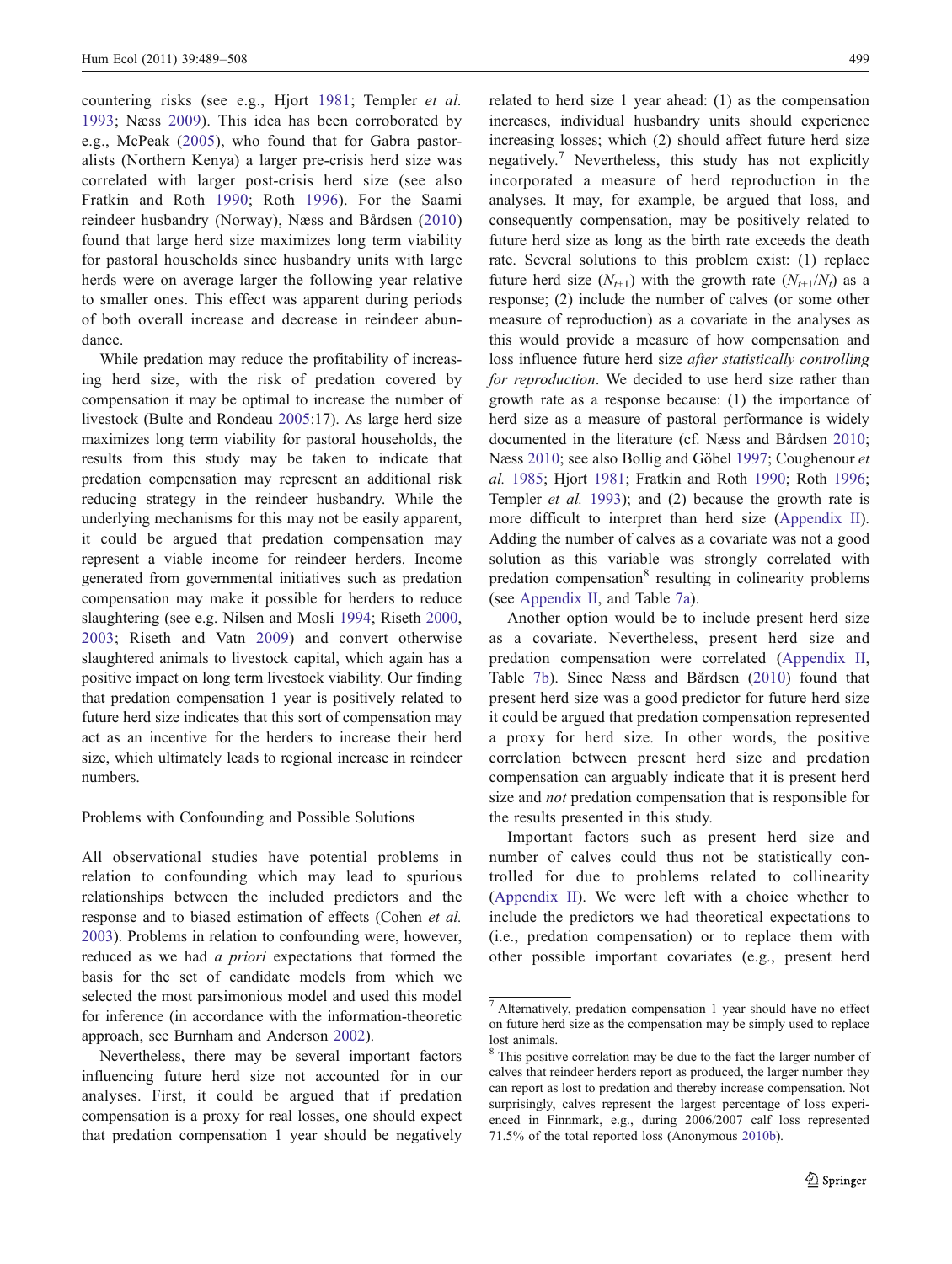size). As decisions regarding which predictors to include or exclude cannot be assessed statistically, this decision needs to be based on theoretical considerations relevant to the hypotheses tested (Berry and Feldman [1985;](#page-18-0) Licht [1995](#page-19-0)). Consequently, we chose to focus on predation compensation because this was the variable we had an a priori interest in estimating. Moreover, predation compensation represents a distinct theoretical concept measuring both reindeer loss and economic input. We tried to test some of the issues related to collinearity by making a new variable measuring the number of calves produced per reindeer, a variable that greatly reduced problems pertaining to collinearity [\(Appendix II](#page-13-0): Table [7c\)](#page-14-0). Based on this finding we re-fitted the best models using the number of calves produced per reindeer as a covariate. These analyses revealed that while the number of calves per reindeer was a statistically significant positive predictor for future herd size, the presence of this predictor changed neither the original results nor the interpretation of them (see [Appendix II](#page-13-0): Tables [8](#page-15-0), [9](#page-16-0), [10](#page-17-0) for details). This indicates that the results were not sensitive to confounding with the aforementioned variables not included in the analyses.

# Livestock and Predation Worldwide

To put things in perspective, annual predator off-take rates among pastoralists' herds have been found to range between  $0.8\%$  and  $12\%$  in different parts of the world<sup>9</sup>: for example, in Ladakh, India, one study found that half of the households lost  $1-12\%$  of their livestock to predators over a 14-month period (Jackson et al. [2003\)](#page-18-0). For the Maasai, Northern Tanzania, Kissui ([2008](#page-18-0):7) found an annual loss to predation of 1% for cattle and 4% loss for goats and sheep. As for pastoralists in Niger, McShane & Grettenberger (1984, cited in Butler [2000:](#page-18-0)29) estimated that 2.1% of goats and 0.5% of sheep were lost to predation. Furthermore, Mishra ([1997:](#page-19-0)339) found that in the Indian state of Himachal Pradesh 1.6 livestock heads/ family/year, representing an annual loss of 12% of the livestock holding, were reported lost due to predation, and Oli et al. (1994, cited in Butler [2000](#page-18-0)) estimated in Nepal that snow leopards killed 2.6–5.1% of total livestock holdings.

As for the reindeer husbandry in North-Trøndelag, Norway—an area known to hold a high density of large carnivores (especially lynx)—predation resulted in a loss of 14.4% during a 1 year period (Nybakk et al. [2002](#page-19-0)). From 2006 to 2009 in Finnmark, the amount of reindeer reported lost to predators and for which compensation was requested

represented an average of 24.1% (SD  $\pm$  2.3%, number of husbandry units ranged from 389 to 398 in the same period) of the total number of reindeer at the beginning of the year (reindeer numbers from: Anonymous [2009b:](#page-18-0)8, Anonymous [2010a:](#page-18-0)8, and number of reindeer reported lost to predators from: Anonymous [2010b](#page-18-0)). Compared to other areas worldwide, loss due to predation seems thus to be high in Finnmark. Moreover, the number of predators in Finnmark seems to be lower than other parts of Norway, e.g., the average number of lynx family groups during 2000–2003 was 2.5 in Finnmark and 15.0 for the middle part of Norway,<sup>10</sup> while the number of breeding wolverines was 4.5 in Finnmark and 15.5 for the middle parts of Norway during the same period (lynx and wolverines accounted for 41.06% and 29.21% of the reported losses in 2008 on a national scale: Anonymous  $2010; 2003$  $2010; 2003$ <sup>11</sup>

#### Concluding Remarks and Management Implications

This paper investigated the relative importance of possible density-dependence and predation compensation as a governmental management initiative on husbandry units' future herd size. While a previous study found support for the general assumption that large herds may be an efficient risk reducing strategy for nomadic pastoralists (cf. Næss and Bårdsen [2010](#page-19-0)), the same study also hypothesized that that governmental initiatives such as predation compensation may positively interact with the risk beneficial aspects of having a large herd. Loss of animals due to predation can thus be viewed as being subsidized by the Norwegian Government (Anonymous [2008a](#page-18-0)).

The present study might shed some light on why both the abundance of reindeer and predation compensation have recently reached an all time high within the Norwegian reindeer husbandry. Since losses are based on self-reporting, predation compensation can arguably present an incentive for reindeer herders to over-report losses (see also Schwerdtner and Gruber [2007\)](#page-19-0). The beneficial aspect of having a large herd in such a subsidized system is self-evident: having a large herd gives reindeer husbandry units the possibility to report much larger losses than husbandry units with comparable

<sup>&</sup>lt;sup>9</sup> Graham et al. ([2005\)](#page-18-0) found, however, in a review of livestock predation worldwide that reported losses ranges from 0.02 to 2.6% per year.

<sup>&</sup>lt;sup>10</sup> Counties included in this region: Parts of Hedmark, Oppland, Nordland and Møre og Romsdal, whole of South-Trøndelag and North-Trøndelag (Anonymous [2003](#page-18-0)).

<sup>&</sup>lt;sup>11</sup> The situation, however, seems to have changed recently where Finnmark has experienced an increase in the number of breeding wolverines (14 in 2008) and lynx (9 in 2008, Brøseth [2009\)](#page-18-0). This increase, however, is partly due to the fact that the number for Troms County has been incorporated into the estimate for Finnmark in recent years.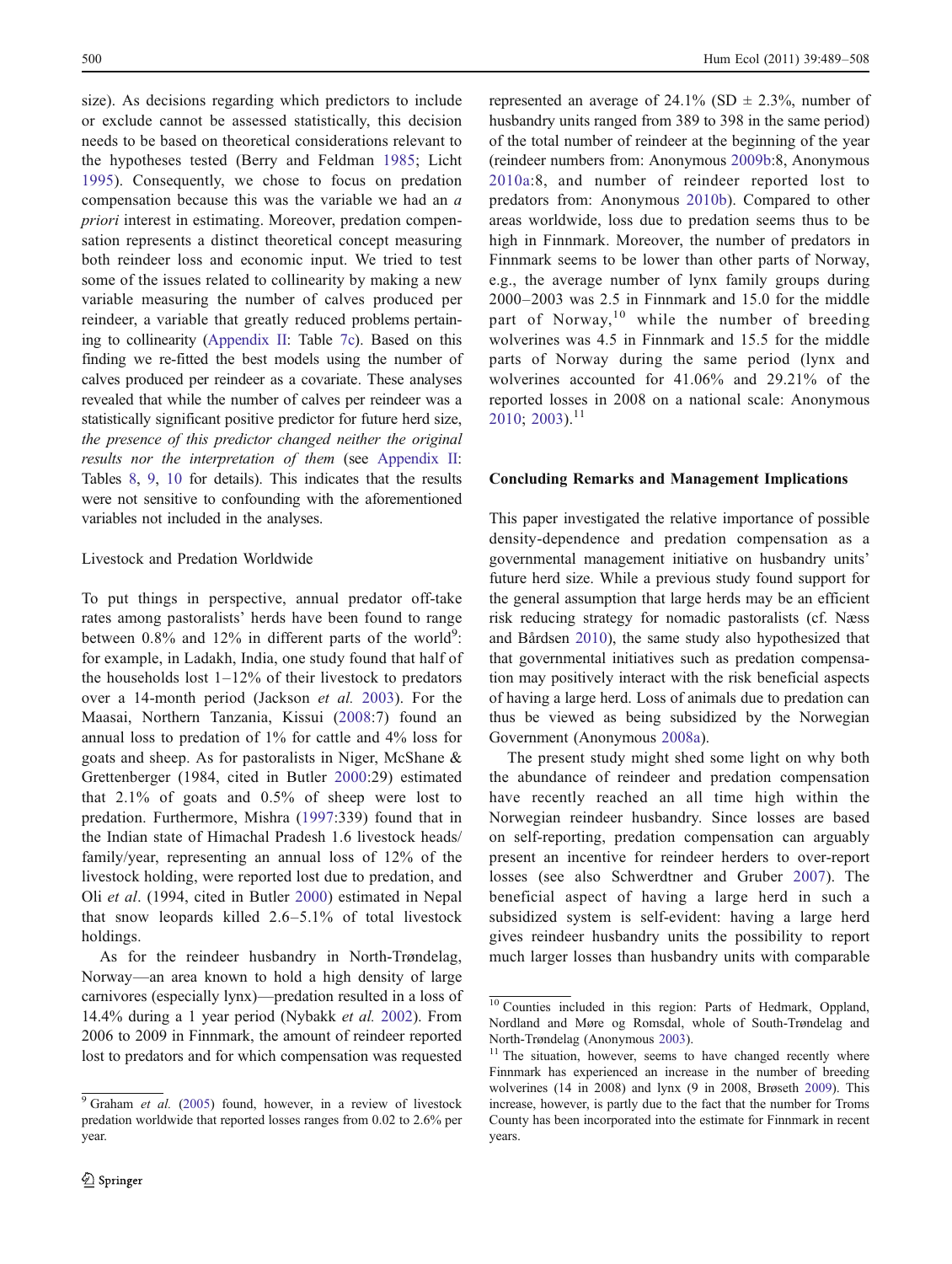<span id="page-12-0"></span>smaller herds. Moreover, predation compensation may represent a viable income for reindeer herders apart from marketing meat for sale through slaughtering. This is in line with other studies which have argued that the more money the household receives from sources such as subsidies, the less they need to slaughter reindeer for marketing (e.g., Riseth and Vatn [2009:](#page-19-0)100-101). Additionally, for reindeer herders it can be argued that the value of a given reindeer is higher when it is reported lost to predation than it is by being slaughtered as reporting it lost to predation can be done without actually losing the animal. Such over-reporting can be a rational strategy for gaining additional value from their herds of reindeer.<sup>12</sup> The rationale for this is self-evident: first, by slaughtering a reindeer for sale the reindeer's value is simply the fixed monetary value received from the slaughterhouse. Second, by reporting a live animal lost to predation, the potential value of the animal increases—the value of the animal is then not simply the predation compensation received for the animal (which varies according to animal class and district, see Anonymous [2009](#page-18-0) for details), $^{13}$  but also the value received from e.g., slaughtering the animal privately. Of special importance here is that a live animal reported lost has a clear *risk beneficial value*: predation compensation may reduce the need for herders to slaughter animals to get money, i.e., they can convert otherwise slaughtered reindeer to livestock capital and thereby increase herd size. As Næss and Bårdsen [\(2010\)](#page-19-0) found that large herd size maximizes long term viability for pastoral households since husbandry units with large herds are performing better relative to those with smaller herds, predation compensation may represent an additional tool for reindeer herders to attain this goal. Consequently, present governmental management initiatives aimed at reducing herd size have to change so as to incorporate factors associated with risk reducing strategies in their management plans. Presently, management initiatives may be viewed as being based on a faulty assumption that there is a correspondence between the objectives of reindeer herders and governmental plans, e.g., increased meat production efficiency. Results from this study and

from Næss and Bårdsen ([2010](#page-19-0)) indicate that reindeer herders may be more concerned with maximizing long term livestock viability by accumulating animals. In closing, it can be argued that "[s]uggested 'improvements' to management practices that increase productivity may not be sustainable because they reduce household viability" (Mace and Houston [1989:](#page-19-0)186).

Acknowledgments The present study was financed by the Directorate for Nature Management; the Fram Centre, Norway and the Research Council of Norway (the FRIMUF program). Valuable comments from and discussion with Rolf A. Ims and Per Fauchald have improved the paper. We thank Hans Tømmervik for discussions and for providing additional information. We also thank one anonymous reviewer whose comments helped to improve the quality of the paper.

Open Access This article is distributed under the terms of the Creative Commons Attribution Noncommercial License which permits any noncommercial use, distribution, and reproduction in any medium, provided the original author(s) and source are credited.

# Appendix I: Model Selection and the Set of Candidate Models

Selection of models used for inference in the analyses was performed within a model selection framework (e.g., Anderson et al. [2000](#page-17-0); Buckland et al. [1997;](#page-18-0) Burnham and Anderson 2002): First, a pool of candidate models was defined. Defining the set of candidate models is an important but often underemphasized part of a statistical analysis: 'models without biological support should not be included in the set of candidate models' (Burnham and Anderson 2002). Thus, we kept  $PredComp_{t-1}$  (PC & DD vs. PC),  $D_{around}$  (DD & DD vs. PC) and the interaction between them (DD vs. PC) in all analyses based on our a priori expectations (see Tables 4, [5](#page-13-0) and [6](#page-13-0) for details). Second, in each analysis, rescaling and ranking models relative to the value of the model with the lowest Akaike's Information Criterion (AIC) value was performed (Burnham and

Table 4 (DD) The relative evidence for each candidate model  $(i)$  in Table [1](#page-5-0) (i.e. the DD analysis in the main text) based on differences in AIC values  $(\Delta_i)$ . The model in <u>underlined</u> was selected and used for inference

| $D_{aroundt}a$          |                         | $D_{around_t} \times t$ | $K^{\rm b}$ |        |
|-------------------------|-------------------------|-------------------------|-------------|--------|
| $\overline{\mathbf{X}}$ | $\overline{\mathbf{x}}$ | $\overline{\mathbf{x}}$ | 19          | 0.00   |
| x                       | X                       |                         | 12          | 17.60  |
| x                       |                         |                         |             | 266.82 |

<sup>a</sup> The predictor in **bold** was kept in all models based on our *a priori* expectations.

 $\frac{12}{12}$  While interviewing a representative from the reindeer husbandry administration two of the authors was shown several examples where husbandry units had reported a number of calves lost to predation that was higher than the actual number of calves the husbandry could have produced as reindeer only give birth to one offspring per year. While anecdotal in nature, this example illustrates the fact that losses may not reflect actual numbers.

<sup>&</sup>lt;sup>13</sup> For example, in the year 2008/2009 one calf was valued at average of 1222.23±157.44 SD NOK, one bull at 2388.65±361.15 SD NOK, one female at 1884.49±262.62 SD NOK and a reindeer used for transport at  $7000\pm0$  SD NOK (N=75 districts Anonymous [2009](#page-18-0):§1).

 $b K$  denotes the number of parameters, whereas the number of observations  $(n)$  was 1566.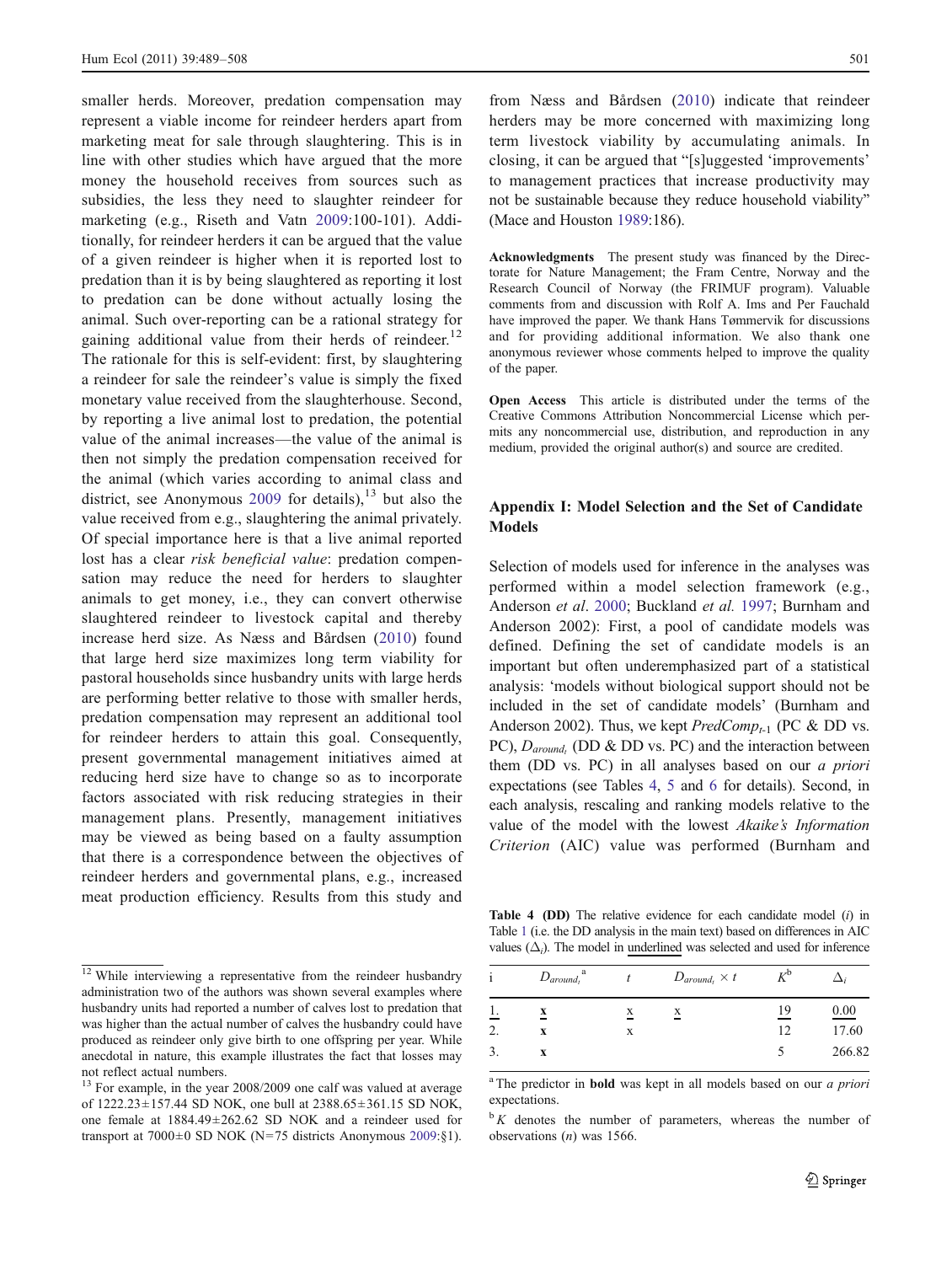|         | $PredComp_{t-1}^a$ |                         | $PredComp_{t-1}^2$ | $PredComp_{t-1} \times t$ | $PredComp_{t-1}^2 \times t$ | $K^{\rm b}$ |        |
|---------|--------------------|-------------------------|--------------------|---------------------------|-----------------------------|-------------|--------|
| $\perp$ |                    | $\overline{\mathbf{x}}$ | ≙                  | $\mathbf{x}$              | <u>x</u>                    | 24          | 0.00   |
| 2.      | X                  | X                       | X                  | X                         |                             | 18          | 69.82  |
| 3.      | X                  | X                       | X                  |                           |                             | 17          | 127.36 |
| 4.      | $\mathbf x$        | X                       |                    |                           |                             | 11          | 196.99 |
| 5.      | $\mathbf x$        |                         |                    |                           |                             |             | 512.41 |

<span id="page-13-0"></span>Table 5 (PC) The relative evidence for each candidate model (i) in Table [2](#page-7-0) (i.e. the PC analysis in the main text) based on differences in AIC values  $(\Delta_i)$ . The model in underlined was selected and used for inference

<sup>a</sup> The predictor in **bold** was kept in all models based on our *a priori* expectations

 $b<sup>b</sup>K$  denotes the number of parameters, whereas the number of observations (n) was 1361

Table 6 (DD vs. PC) The relative evidence for each candidate model (i) in Table [3](#page-8-0) (i.e. the DD vs. PC analysis in the main text) based on differences in AIC values  $(\Delta_i)$ . The model in underlined was selected and used for inference

|                 |              |            | <i>i</i> $PredComp_{t-1}^a$ $D_{around_t}^a$ <i>t</i> $PredComp_{t-1}^2$ $PredComp_{t-1} \times D_{around_t}^a$ $PredComp_{t-1} \times t$ $D_{around_t} \times t$ $PredComp_{t-1}^2 \times t$ $K^b$ $\Delta_i$ |          |          |    |           |
|-----------------|--------------|------------|----------------------------------------------------------------------------------------------------------------------------------------------------------------------------------------------------------------|----------|----------|----|-----------|
| 1. X            | $\mathbf{x}$ | $X \times$ |                                                                                                                                                                                                                | $\Delta$ | $\Delta$ | 32 | 0.00      |
| 2. x            | $\mathbf{x}$ | $X$ X      | x                                                                                                                                                                                                              | X        | X        | 26 | 78.98     |
| 3. x            | $\mathbf{x}$ | X          |                                                                                                                                                                                                                | X        | X        |    | 25 113.87 |
| 4. $\mathbf{x}$ | $\mathbf x$  | X          |                                                                                                                                                                                                                | X        |          |    | 19 142.36 |
| 5. <b>x</b>     | $\mathbf{x}$ | X          |                                                                                                                                                                                                                |          |          |    | 13 195.21 |
| 6. <b>x</b>     | $\mathbf x$  |            |                                                                                                                                                                                                                |          |          |    | 7 505.95  |

 $a$ <sup>a</sup> The predictor in **bold** was kept in all models based on our *a priori* expectations

 $b<sup>b</sup>K$  denotes the number of parameters, whereas the number of observations (n) was 1360

Anderson 2002:  $\Delta_i$  denotes this difference for model *i*). Following Pinheiro and Bates (2000), maximum likelihood (ML) fitted models were used when these models were compared, whereas models were fitted using the restricted maximum likelihood (REML) when we extracted parameter estimates (see main text).

# Appendix II: Confounding

Problems in relation to confounders was reduced as we had a priori expectations that formed the basis for the set of candidate models from which we selected the most parsimonious model and used this model for inference (see e.g., Burnham and Anderson [2002](#page-18-0); Buckland et al. [1997;](#page-18-0) Anderson et al. [2001](#page-17-0)). This approach reduces the chances of pursuing spurious effects as the researcher limits his/her pursuit to theoretically important relationships (Burnham and Anderson [2002](#page-18-0)). This study did not explicitly incorporate a measure of reproduction (e.g., number of animals born) in the analyses. It may, for example, be argued that loss, and consequently compensation, may be positively related to future herd size as long as the birth rate exceeds the death rate.

# Changing the Response – Growth Rate

This problem could be solved in a number of ways, one being to replace future herd size  $(N_{t+1})$  with the population growth rate  $(N_{t+1}/N_t)$  as a response. Apart from the well documented importance of herd size as a measure of pastoral performance (see main text), the use of growth rates is problematic also because: (1) a negative relationship between compensation and growth rate would only indicate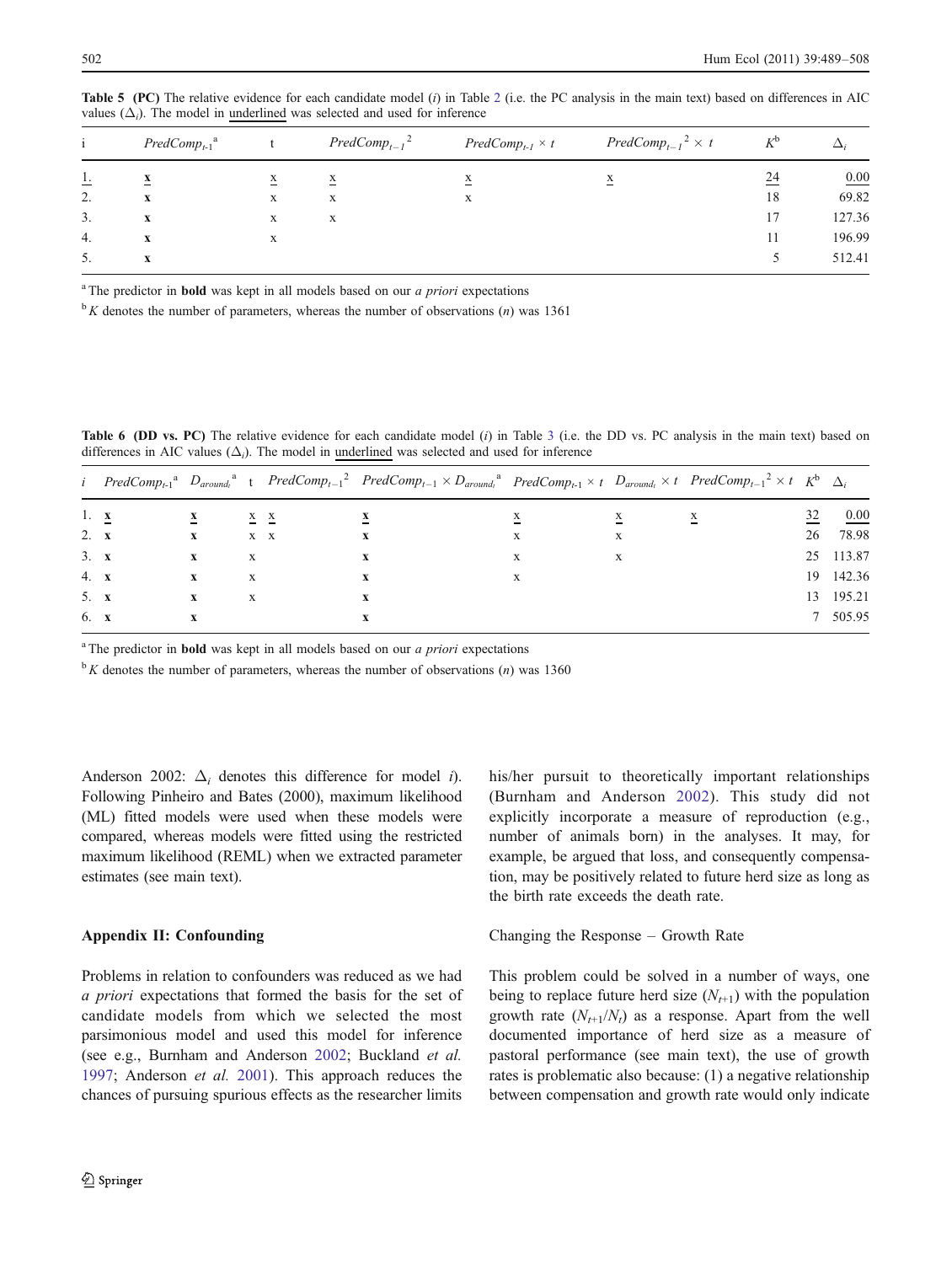<span id="page-14-0"></span>that the growth rate decreases, not that there is no growth. In other words, it is possible that compensation has a positive effect on herd size while at the same time has a negative effect on population growth rates. For example, a pastoralist may have a herd of 50 animals at t, 60 at  $t+1$  and 70 at  $t+2$ . For all practical purposes, this herd owner does better over time because the herd size increases (and from risk point of view, increases long term livestock viability). If we use the growth rate as a response the picture changes as this shows that the herd owner is doing worse over time because the growth rate decreases from t to  $t+1$  ( $r_t=1.2$ ,  $r_t$ )  $_{+1}$ =1.17). While the herder is doing worse, on the scale of population multiplication rate, the herd still increases and performance is better on the scale of absolute herd size. (2) Furthermore, the growth rate standardizes possible wealth differences because it does not account for wealth differences. Even though growth rates may be the same for a herd owner with 20 animals and one with 200 animals (e.g.,  $r=1.2$ ), the first owner is clearly doing worse than the second (on the scale of changes in absolute herd size). When deciding how many animals to slaughter, the second herder can slaughter a larger number of animals than the first herder and still maintain viability. More to the point, the growth rate does not account for the fact that "[…] a producer with 400 animals will have different management strategies and possibilities than a producer with only 4 animals" (Grandin [1983](#page-18-0):240, italics added).

#### Adding Covariates – Controlling for Herd Reproduction

Another possibility would be to include the number of calves as a covariate in the analyses as this would provide a measure of how compensation and loss influence future herd size after statistically controlling for reproduction. Nevertheless, the number of calves (*offspring<sub>t</sub>*) and predation compensation were strongly correlated (Table 7a), and including both in our analyses led to problems in relation to collinearity. High, or even moderate, collinearity is problematic when effects are weak (as in this study) as it may cause non-significant parameter estimates (i.e., the precision of the estimates decrease, see Licht [1995\)](#page-19-0), compared to a situation without collinearity. With collinearity problems removed, variables may become significant, indicating that problems pertaining to collinearity may render significant terms non-significant (Zuur et al. [2010:](#page-19-0)9). More to the point, if collinearity is ignored it is possible to end up with a statistical analysis where nothing is significant, but where dropping one predictor may make others significant, or even change the sign of estimated parameters (Zuur et al. [2010:](#page-19-0)9). When fitting models with both number of calves and predation compensation included as covariates, the

**Table 7** The Pearson's correlation coefficient between (a)  $PredComp_{t-1}$ & offspring<sub>i</sub>; (b) PredComp<sub>t-1</sub> & N<sub>i</sub>; and (c) PredComp<sub>t-1</sub> & offspring per reindeer<sub>t</sub> separated by year. The degree of correlation indicates possible problems pertaining to collinearity if including *offspring*, and/or  $N_t$  in the analyses (se main text). By making a new variable (*offspring* per reindeer $<sub>t</sub>$ ), however, the previous problem pertaining to collinearity</sub> by including *offspring<sub>t</sub>* and/or  $N_t$  in the analyses was greatly reduced

| Year                                | Pearson's correlation coefficient                    |                                                                   |     |                  |  |  |  |
|-------------------------------------|------------------------------------------------------|-------------------------------------------------------------------|-----|------------------|--|--|--|
|                                     | Value                                                | $(95\% \text{ CI})$                                               | df  | $\boldsymbol{p}$ |  |  |  |
|                                     | (a) PredComp <sub>t-1</sub> & offspring <sub>t</sub> |                                                                   |     |                  |  |  |  |
| t(2001)                             | 0.6975                                               | (0.6148, 0.7649)                                                  | 182 | ${}< 0.001$      |  |  |  |
| t(2002)                             | 0.5965                                               | (0.4974, 0.6802)                                                  | 192 | ${}< 0.001$      |  |  |  |
| t(2003)                             | 0.5476                                               | (0.4402, 0.6396)                                                  | 190 | ${}< 0.001$      |  |  |  |
| t(2004)                             | 0.5463                                               | (0.4401, 0.6374)                                                  | 195 | ${}< 0.001$      |  |  |  |
| t(2005)                             | 0.3146                                               | (0.1821, 0.4358)                                                  | 193 | ${}< 0.001$      |  |  |  |
| t(2006)                             | 0.4660                                               | (0.3496, 0.5683)                                                  | 197 | ${}< 0.001$      |  |  |  |
| t(2007)                             | 0.4828                                               | (0.3685, 0.5828)                                                  | 197 | ${}< 0.001$      |  |  |  |
| (b) PredComp <sub>t-1</sub> & $N_t$ |                                                      |                                                                   |     |                  |  |  |  |
| t(2001)                             | 0.6479                                               | (0.5553, 0.7246)                                                  | 182 | ${}< 0.001$      |  |  |  |
| t(2002)                             | 0.5628                                               | (0.4582, 0.6519)                                                  | 192 | ${}< 0.001$      |  |  |  |
| t(2003)                             | 0.5660                                               | (0.4614, 0.6551)                                                  | 190 | ${}< 0.001$      |  |  |  |
| t(2004)                             | 0.5125                                               | (0.4014, 0.6087)                                                  | 195 | ${}< 0.001$      |  |  |  |
| t(2005)                             | 0.5134                                               | (0.4019, 0.6099)                                                  | 193 | ${}< 0.001$      |  |  |  |
| t(2006)                             | 0.5529                                               | (0.4483, 0.6426)                                                  | 197 | ${}< 0.001$      |  |  |  |
| t(2007)                             | 0.5108                                               | (0.4002, 0.6068)                                                  | 197 | ${}< 0.001$      |  |  |  |
|                                     |                                                      | (c) PredComp <sub>t-1</sub> & offspring per reindeer <sub>t</sub> |     |                  |  |  |  |
| t(2001)                             | 0.2494                                               | (0.1041, 0.3843)                                                  | 171 | ${}< 0.001$      |  |  |  |
| t(2002)                             | 0.1711                                               | (0.0295, 0.3060)                                                  | 188 | 0.018            |  |  |  |
| t(2003)                             | 0.0748                                               | $(-0.0687, 0.2152)$                                               | 187 | 0.307            |  |  |  |
| t(2004)                             | 0.1302                                               | $(-0.0105, 0.2658)$                                               | 193 | 0.070            |  |  |  |
| t(2005)                             | 0.1753                                               | (0.0353, 0.3085)                                                  | 192 | 0.015            |  |  |  |
| t(2006)                             | 0.2020                                               | (0.0636, 0.3327)                                                  | 194 | 0.005            |  |  |  |
| t(2007)                             | $-0.0171$                                            | $(-0.1569, 0.1234)$                                               | 194 | 0.812            |  |  |  |
|                                     |                                                      |                                                                   |     |                  |  |  |  |

 $PredComp_{t-1}$  is in Kilo NOK while *offspring<sub>t</sub>* and  $N_t$  was transformed using the natural logarithm

models were sensitive for which covariates and interactions that were included/excluded (results not shown). This indicates that the correlation between predation compensation and the number of calves caused collinearity problems, and we thus decided to exclude the number of calves from the analyses. $14$ 

 $\frac{14}{14}$  Note, however, that it has been argued that since collinearity is present to some degree in all observational studies the most reasonable course when facing it is to recognize it and live with the consequences (Berry and Feldman [1985](#page-18-0):49). Nevertheless, since the models were sensitive for covariates and interactions that were included/excluded (when both number of calves and predation compensation were included), we decided to focus on the predictor which we were interested in estimating.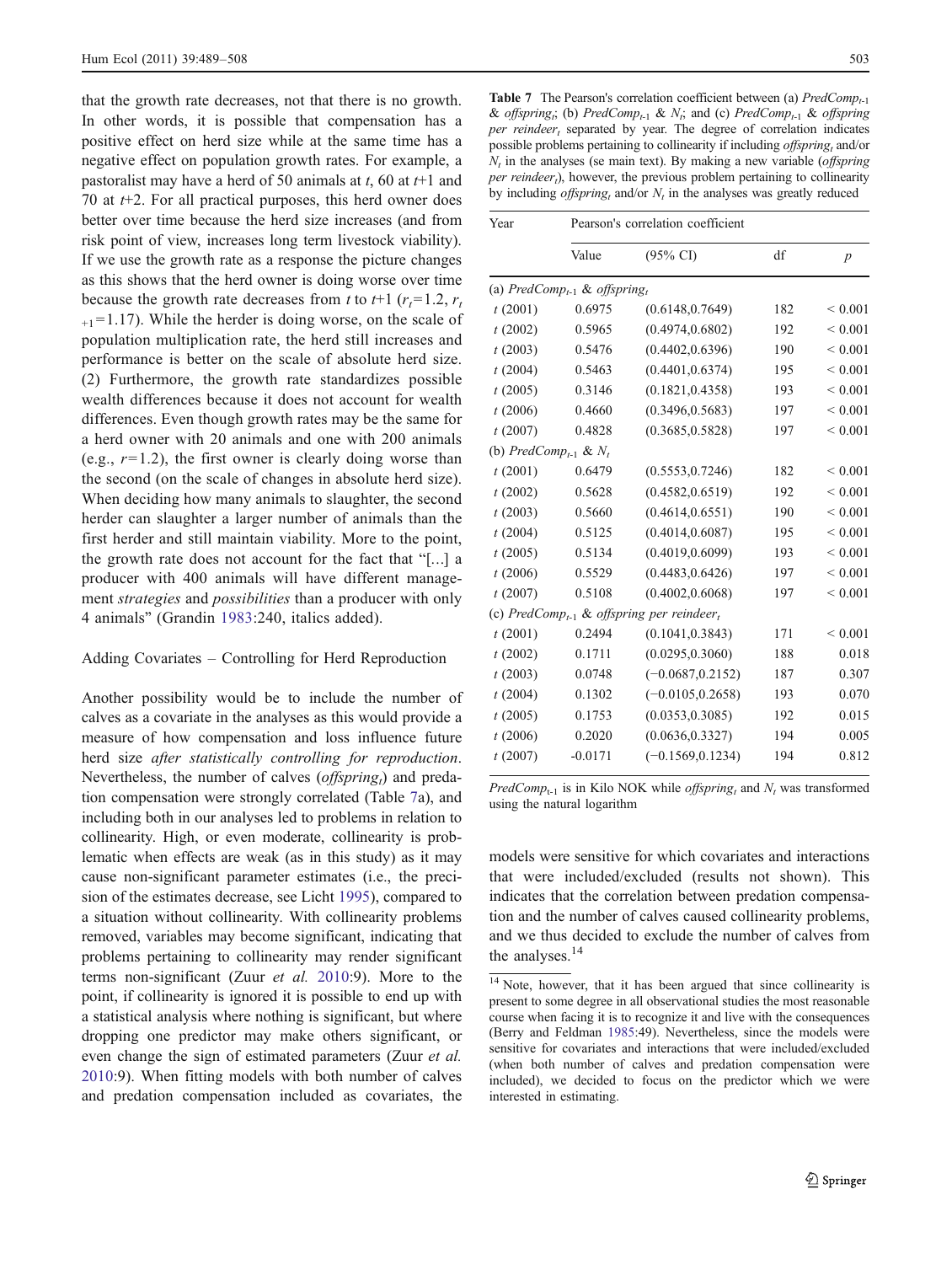<span id="page-15-0"></span>504 Hum Ecol (2011) 39:489–508

Second, as previously mentioned having a large herd gives reindeer husbandry units the possibility to report much larger losses than husbandry units with smaller herds. In other words, present herd size and loss (and compensation) is correlated (Table [7b\)](#page-14-0). Consequently, since Næss and Bårdsen [\(2010\)](#page-19-0) found that for Finnmark present herd size was a good predictor for future herd size, predation compensation can represent a proxy for herd size. In other words, the collinearity between present herd size and predation compensation can arguably be taken to indicate that it is present herd size and not predation compensation that is responsible for the results presented in this study. To further compound the problem, because of the collinearity between present herd size and predation compensation we could not include present herd size as a covariate and thus estimate the effect of predation compensation on future herd size after controlling for present herd size.

Thus, important factors such as present herd size and number of calves could not be estimated in the same model due to the degree of collinearity with predation compensation (Table [7a,b](#page-14-0)). In essence, we were left with a choice whether to include the predictors for which we had expectations (from a theoretical point of view) or to replace them with other possible important covariates. From a statistical point of view, such problems fall under the purview of *specification error*, and in this case it could be argued that the problem is mainly related to estimating a model with the wrong set of predictors. Nevertheless, decisions regarding which predictors to include or exclude cannot be assessed statistically but must be based on theoretical considerations relevant to the hypotheses tested (Berry and Feldman [1985](#page-18-0); Licht [1995\)](#page-19-0). Consequently, we chose to focus on predation compensation because this was the variable we had both a theoretical interest in and a priori expectations for (see Fox [1991:](#page-18-0)15 for a similar argument). Moreover, predation compensation

Table 8 (DD) Estimates from linear mixed effect models (lme) relating herd size one year ahead  $(N<sub>t+1</sub>)$  as a function of density of reindeer around the husbandry unit ( $D_{around_{t}}$ , in km<sup>-2</sup>), the number of

calves per reindeer (*offspring per reindeer*<sub>t</sub>) and covariates, i.e. year  $(t)$ , and the two-way interactions

| Parameter                                                | Response: $N_{t+1}$ |                     |                  |                  |  |
|----------------------------------------------------------|---------------------|---------------------|------------------|------------------|--|
|                                                          | Value               | $(95\% \text{ CI})$ | df               | $\boldsymbol{p}$ |  |
| Fixed effects                                            |                     |                     |                  |                  |  |
| Intercept                                                | 6.0414              | (5.4434, 6.6394)    | 1531             | < 0.001          |  |
| $D_{around_t}$                                           | $-1.0693$           | $(-1.2603,-0.8784)$ | 1531             | < 0.001          |  |
| t(2001)                                                  | 0.0881              | $(-0.1097, 0.2858)$ | 1531             | 0.382            |  |
| t(2002)                                                  | 0.4115              | (0.2014, 0.6216)    | 1531             | < 0.001          |  |
| t(2003)                                                  | 0.7474              | (0.5184, 0.9763)    | 1531             | < 0.001          |  |
| t(2004)                                                  | 1.0405              | (0.7997, 1.2812)    | 1531             | < 0.001          |  |
| t(2005)                                                  | 1.3855              | (1.1186, 1.6524)    | 1531             | < 0.001          |  |
| t(2006)                                                  | 1.4934              | (1.2186, 1.7681)    | 1531             | < 0.001          |  |
| t(2007)                                                  | 1.6429              | (1.3575, 1.9284)    | 1531             | < 0.001          |  |
| $offspring$ per reindeer,                                | 0.2186              | (0.0017, 0.4355)    | 1531             | 0.048            |  |
| $D_{around_t} \times t$ (2001)                           | $-0.0068$           | $(-0.1529, 0.1394)$ | 1531             | 0.928            |  |
| $D_{around_t} \times t$ (2002)                           | 0.0078              | $(-0.1366, 0.1523)$ | 1531             | 0.915            |  |
| $D_{around_t} \times t$ (2003)                           | $-0.0332$           | $(-0.1813, 0.1150)$ | 1531             | 0.661            |  |
| $D_{around_t} \times t$ (2004)                           | $-0.0572$           | $(-0.2012, 0.0869)$ | 1531             | 0.436            |  |
| $D_{around_t} \times t$ (2005)                           | $-0.1924$           | $(-0.3425,-0.0422)$ | 1531             | 0.012            |  |
| $D_{around_t} \times t$ (2006)                           | $-0.2243$           | $(-0.3774,-0.0712)$ | 1531             | 0.004            |  |
| $D_{around_t} \times t$ (2007)                           | $-0.2318$           | $(-0.3845,-0.0791)$ | 1531             | 0.003            |  |
| Random effects (i.e. random intercepts fitted per group) |                     |                     |                  |                  |  |
| Among $ID_{ecopar}$ st. dev.                             | 0.4877              | (0.0656, 3.6279)    | $n_{obs} = 10$   |                  |  |
| Among ID <sub>district</sub> st. dev.                    | 1.0882              | (0.6534, 1.8122)    | $n_{obs} = 20$   |                  |  |
| Within group st. dev. (residuals)                        | 0.4867              | (0.4695, 0.5045)    | $n_{obs} = 1530$ |                  |  |

The intercept represents the average  $N_{t+1}$  for 2000. The other coefficients for year (t) represent the estimated difference between the intercept and the average value for each level of the factor. The response and  $D_{around}$  was transformed using the natural logarithm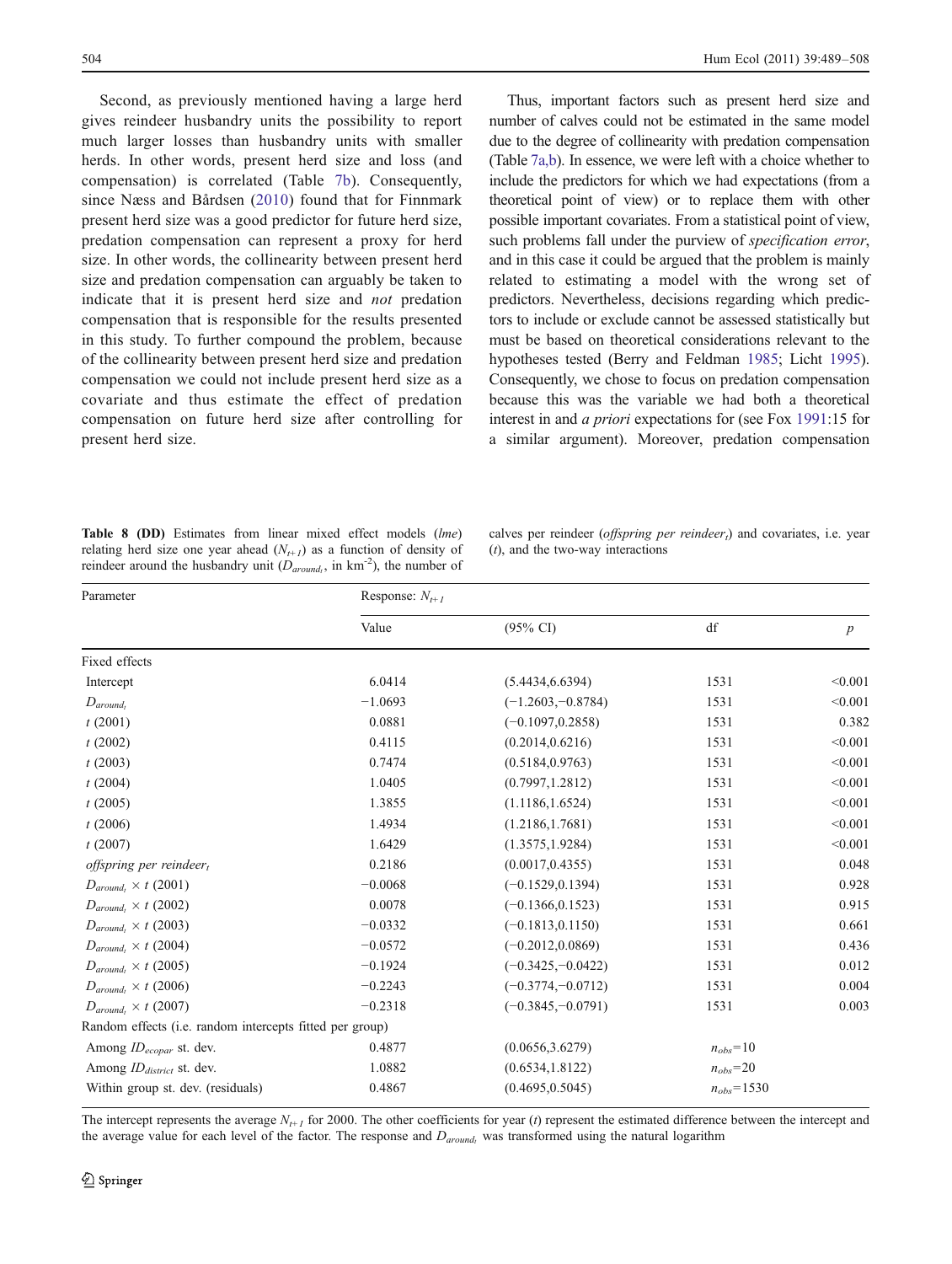Fixed effects

 $PredComp_{t-1}$ 

<span id="page-16-0"></span>represents a distinct theoretical concept measuring both reindeer loss and economic input.

Solving Collinearity Problems – Constructing a New Variable

Nevertheless, it could be argued that it is still important to account for some measure of reproduction. Consequently, we made a new variable measuring the number of calves produced per reindeer (*offspring per reindeer*, which is a combination of both herd size and number of calves). A correlation test between this variable and predation compensation revealed that previous problems pertaining to collinearity was greatly reduced (Table [7c](#page-14-0)). Based on this

finding we re-fitted the best models presented in the main text (Tables [1](#page-5-0), [2](#page-7-0) and [3](#page-8-0)) using the number of calves produced per reindeer as a covariate. These analyses revealed that while the number of calves per reindeer was a statistically significant positive predictor for future herd size, the presence of this predictor changed neither the original results nor the interpretation of them (i.e., the point estimates, the precision of the point estimates and the direction of the point estimates did not change dramatically (Tables [8](#page-15-0), 9 and [10\)](#page-17-0). This indicates that the results presented in the main text are not sensitive to underlying confounding with the aforementioned variables not included in the analyses.

Table 9 (PC) Estimates from linear mixed effect models (lme) relating herd size one year ahead  $(N_{t+1})$  as a function of the amount predation compensation received by the husbandry unit ( $PredComp_{t-1}$ ,

Parameter Response:  $N_{t+1}$ 

in Kilo NOK), the number of calves per reindeer (offspring per *reindeer<sub>t</sub>*) and covariates, i.e. year (*t*) and two-way interactions

Value  $(95\% \text{ CI})$  df p

 $-0.00002$   $(-0.00002,-0.00001)$  1321 <0.001

| $PredComp_{t-1} \times t$ (2003)                                 | 0.01982    | (0.01381, 0.02583)    | 1321             | < 0.001 |
|------------------------------------------------------------------|------------|-----------------------|------------------|---------|
| $PredComp_{t-1} \times t$ (2004)                                 | 0.02355    | (0.01247, 0.03463)    | 1321             | < 0.001 |
| $PredComp_{t-1} \times t$ (2005)                                 | 0.01442    | (0.00857, 0.02028)    | 1321             | < 0.001 |
| $PredComp_{t-1} \times t$ (2006)                                 | 0.01762    | (0.00951, 0.02572)    | 1321             | < 0.001 |
| $PredComp_{t-1} \times t$ (2007)                                 | 0.00020    | $(-0.00371, 0.00410)$ | 1321             | 0.922   |
| <i>PredComp</i> <sub>t-1</sub> <sup>2</sup> $\times$ t (2002)    | $-0.00005$ | $(-0.00010,-0.00001)$ | 1321             | 0.010   |
| <i>PredComp</i> <sub>t-1</sub> <sup>2</sup> $\times$ t (2003)    | $-0.00012$ | $(-0.00017,-0.00008)$ | 1321             | < 0.001 |
| $PredComp_{t-1}^2 \times t$ (2004)                               | $-0.00022$ | $(-0.00042,-0.00002)$ | 1321             | 0.032   |
| <i>PredComp</i> <sub>t-1</sub> <sup>2</sup> $\times$ t (2005)    | $-0.00012$ | $(-0.00017,-0.00007)$ | 1321             | < 0.001 |
| $PredComp_{t-1}^2 \times t$ (2006)                               | $-0.00019$ | $(-0.00028,-0.00009)$ | 1321             | < 0.001 |
| $PredComp_{t-1}^2 \times t$ (2007)                               | $-0.00001$ | $(-0.00003, 0.00001)$ | 1321             | 0.172   |
| Random effects ( <i>i.e.</i> random intercepts fitted per group) |            |                       |                  |         |
| Among $ID_{ecopar}$ st. dev.                                     | 0.13512    | (0.05441, 0.33554)    | $n_{obs} = 10$   |         |
| Among $ID_{district}$ st. dev.                                   | 0.15726    | (0.08916, 0.27737)    | $n_{obs} = 20$   |         |
| Within group st. dev. (residuals)                                | 0.40394    | (0.38865, 0.41984)    | $n_{obs} = 1333$ |         |
|                                                                  |            |                       |                  |         |

Intercept 4.84921 (4.65773,5.04068) 1321 <0.001  $PredComp_{t-1}$  0.01175 (0.00939,0.01410) 1321 <0.001 t (2002) 0.23418 (0.07877,0.38959) 1321 0.003 t (2003) 0.42423 (0.27866,0.56980) 1321 <0.001 t (2004) 0.59528 (0.44839,0.74217) 1321 <0.001 t (2005) 0.53872 (0.39097,0.68647) 1321 <0.001 t (2006) 0.45275 (0.28645,0.61905) 1321 <0.001 t (2007) 0.62174 (0.46387,0.77961) 1321 <0.001

offspring per reindeer,  $0.20907$  (0.00948,0.40865) 1321 0.040  $PredComp_{t-1} \times t$  (2002) 0.00900 (0.00336,0.01465) 1321 0.002

The intercept represents  $N_{t+1}$  for 2001, whereas the other coefficients for year are the estimated difference between the intercept and the average value for each level of that factor. The response was transformed using the natural logarithm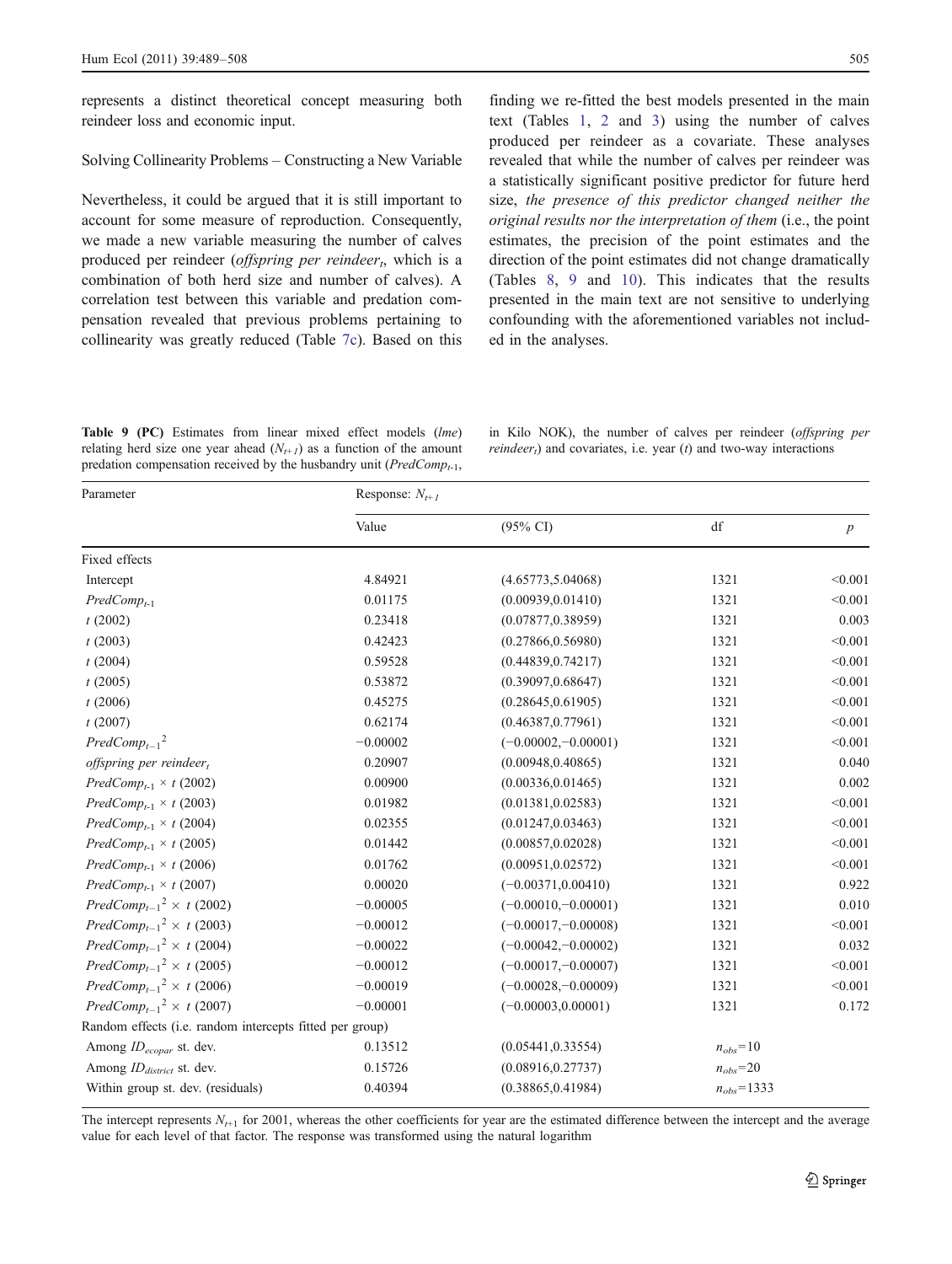<span id="page-17-0"></span>Table 10 (DD vs. PC) Estimates from linear mixed effect models (*lme*) relating herd size one year ahead ( $N_{t+1}$ ) as a function of density of reindeer around the husbandry unit ( $D_{around}$ , in km<sup>-2</sup>), the amount predation compensation received by the husbandry unit ( $PredComp_{t-1}$ , in Kilo NOK), the number of calves per reindeer (offspring per *reindeere<sub>t</sub>*) and covariates, i.e. year (*t*) and interactions

| Parameter                                                | Response: $N_{t+1}$ |                       |                  |                  |  |  |
|----------------------------------------------------------|---------------------|-----------------------|------------------|------------------|--|--|
|                                                          | Value               | $(95\% \text{ CI})$   | df               | $\boldsymbol{p}$ |  |  |
| Fixed effects                                            |                     |                       |                  |                  |  |  |
| Intercept                                                | 5.63147             | (5.13480, 6.12814)    | 1312             | < 0.001          |  |  |
| $PredComp_{t-1}$                                         | 0.00659             | (0.00349, 0.00970)    | 1312             | < 0.001          |  |  |
| $D_{around}$                                             | $-0.93410$          | $(-1.13803,-0.73016)$ | 1312             | < 0.001          |  |  |
| t(2002)                                                  | 0.26481             | (0.05266, 0.47696)    | 1312             | 0.015            |  |  |
| t(2003)                                                  | 0.49883             | (0.26501, 0.73265)    | 1312             | < 0.001          |  |  |
| t(2004)                                                  | 0.72340             | (0.48228, 0.96451)    | 1312             | < 0.001          |  |  |
| t(2005)                                                  | 1.06813             | (0.81690, 1.31936)    | 1312             | < 0.001          |  |  |
| t(2006)                                                  | 1.07285             | (0.81545, 1.33024)    | 1312             | < 0.001          |  |  |
| t(2007)                                                  | 1.43163             | (1.15973, 1.70354)    | 1312             | < 0.001          |  |  |
| $PredComp_{t-1}^2$                                       | $-0.00001$          | $(-0.00001, 0.00000)$ | 1312             | 0.097            |  |  |
| offspring per reindeer $t$                               | 0.20270             | (0.00953, 0.39588)    | 1312             | 0.040            |  |  |
| $PredComp_{t-1} \times D_{around_t}$                     | 0.00244             | (0.00115, 0.00373)    | 1312             | < 0.001          |  |  |
| $PredComp_{t-1} \times t$ (2002)                         | 0.00846             | (0.00305, 0.01387)    | 1312             | 0.002            |  |  |
| $PredComp_{t-1} \times t$ (2003)                         | 0.01916             | (0.01334, 0.02498)    | 1312             | < 0.001          |  |  |
| $PredComp_{t-1} \times t$ (2004)                         | 0.02195             | (0.01117, 0.03272)    | 1312             | < 0.001          |  |  |
| $PredComp_{t-1} \times t$ (2005)                         | 0.01482             | (0.00920, 0.02043)    | 1312             | < 0.001          |  |  |
| $PredComp_{t-1} \times t$ (2006)                         | 0.01914             | (0.01136, 0.02692)    | 1312             | < 0.001          |  |  |
| $PredComp_{t-1} \times t$ (2007)                         | 0.00039             | $(-0.00335, 0.00413)$ | 1312             | 0.838            |  |  |
| $D_{around_t} \times t$ (2002)                           | 0.10464             | $(-0.01763, 0.22690)$ | 1312             | 0.093            |  |  |
| $D_{around_t} \times t$ (2003)                           | 0.13701             | (0.00422, 0.26981)    | 1312             | 0.043            |  |  |
| $D_{around_t} \times t$ (2004)                           | 0.17318             | (0.04320, 0.30316)    | 1312             | 0.009            |  |  |
| $D_{around_t} \times t$ (2005)                           | $-0.03043$          | $(-0.15999, 0.09912)$ | 1312             | 0.645            |  |  |
| $D_{around_t} \times t$ (2006)                           | $-0.09915$          | $(-0.23072, 0.03241)$ | 1312             | 0.140            |  |  |
| $D_{around_t} \times t$ (2007)                           | $-0.14554$          | $(-0.27353,-0.01754)$ | 1312             | 0.026            |  |  |
| $PredComp_{t-1}^2 \times t$ (2002)                       | $-0.00005$          | $(-0.00009,-0.00001)$ | 1312             | 0.013            |  |  |
| $PredComp_{t-1}^2 \times t$ (2003)                       | $-0.00012$          | $(-0.00016,-0.00008)$ | 1312             | < 0.001          |  |  |
| $PredComp_{t-1}^2 \times t$ (2004)                       | $-0.00019$          | $(-0.00038, 0.00001)$ | 1312             | 0.061            |  |  |
| $PredComp_{t-1}^2 \times t$ (2005)                       | $-0.00014$          | $(-0.00019,-0.00009)$ | 1312             | < 0.001          |  |  |
| $PredComp_{t-1}^2 \times t$ (2006)                       | $-0.00020$          | $(-0.00029,-0.00011)$ | 1312             | < 0.001          |  |  |
| $PredComp_{t-1}^2 \times t$ (2007)                       | $-0.00002$          | $(-0.00003, 0.00000)$ | 1312             | 0.028            |  |  |
| Random effects (i.e. random intercepts fitted per group) |                     |                       |                  |                  |  |  |
| Among ID <sub>ecopar</sub> st. dev.                      | 0.44756             | (0.11930, 1.67909)    | $n_{obs} = 10$   |                  |  |  |
| Among <i>ID<sub>district</sub></i> st. dev.              | 0.76476             | (0.46337, 1.26216)    | $n_{obs} = 20$   |                  |  |  |
| Within group st. dev. (residuals)                        | 0.38495             | (0.37030, 0.40018)    | $n_{obs} = 1333$ |                  |  |  |

The intercept represents  $N_{t+1}$  for 2001, whereas the other coefficients for year are the estimated difference between the intercept and the average value for each level of that factor. The response and  $D_{around}$  was transformed using the natural logarithm

# References

- Anderson, D. R. (2008). Model Based Inference in the Life Sciences: a Primer on Evidence. Springer Science, New York.
- Anderson, D. R., Burnham, K. P., and Thompson, W. L. (2000). Null hypothesis testing: Problems, prevalence, and an alternative. Journal of Wildlife Management 64(4): 912–923.
- Anderson, D. R., Burnham, K. P., Gould, W. R., and Cherry, S. (2001). Concerns about finding effects that are actually spurious. Wildlife Society Bulletin 29(1): 311–316.
- Anonymous. (2001a). FOR 2001-05-04 nr 468: Forskrift om erstatning for tap og følgekostnader når tamrein blir drept eller skadet av rovvilt. in hefte 6: Miljøverndepartementet, Avdeling for naturforvaltning.
- Anonymous. (2001b). Rundskriv juni 2001 Viltloven: Erstatning for tap av tamrein. pp. 15: Direktoratet for naturforvaltning.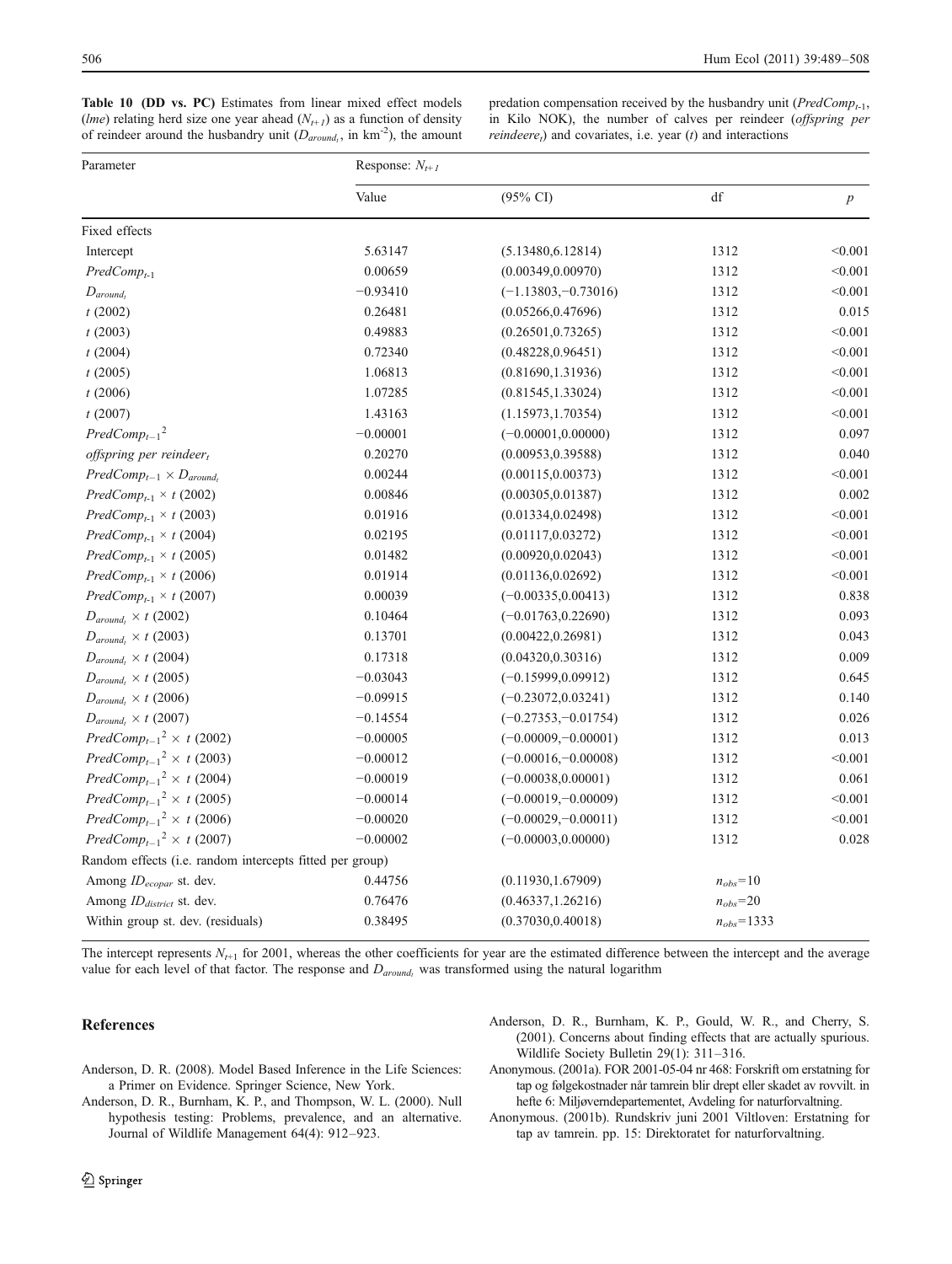- <span id="page-18-0"></span>Anonymous. (2003). St.meld. nr. 15 (2003–2004): Rovvilt i norsk natur. pp. 134: Miljøverndepartementet.
- Anonymous. (2005a). Ressursregnskap for reindriftsnæringen. Reindriftsforvaltningen, p. 133.
- Anonymous. (2005b). Totalregnskap for reindriftsnæringen. Reindriftsforvaltningen p. 141.
- Anonymous. (2007). St.prp. nr. 74: Om reindriftsavtalen 2007/2008, om dekning av kostnader vedrørende radioaktivitet i reinkjøtt, og om endringer i statsbudsjettet for 2007 m.m.. pp. 36: Det Kongelige Landbruks- og Matdepartement.
- Anonymous. (2008a). Ressursregnskap for reindriftsnæringen. Reindriftsforvaltningen, p. 159.
- Anonymous. (2008b). Totalregnskap for reindriftsnæringen. Reindriftsforvaltningen p. 126.
- Anonymous. (2009a). FOR 2009-07-03 nr 970: Forskrift om grunnsatser for tap av tamrein drept eller skadet av rovvilt reindriftsåret 2008/ 2009. in hefte 9. [http://www.lovdata.no/cgi-wift/ldles?doc=/sf/sf/sf-](http://www.lovdata.no/cgi-wift/ldles?doc=/sf/sf/sf-20090703-0970.html)[20090703-0970.html:](http://www.lovdata.no/cgi-wift/ldles?doc=/sf/sf/sf-20090703-0970.html) Miljøverndepartementet, Direktoratet for naturforvaltning (in Norwegian).
- Anonymous. (2009b). Ressursregnskap for reindriftsnæringen, p. 146.
- Anonymous. (2010a). Ressursregnskap for reindriftsnæringen, p. 143.
- Anonymous. (2010b). Rovbase 3.0. The Directorate for Nature Management. Accessed: 27.09.2010. [http://dnweb10.dirnat.no/](http://dnweb10.dirnat.no/Rovbase30Innsyn/Contentpages/InnsynForsiden.aspx) [Rovbase30Innsyn/Contentpages/InnsynForsiden.aspx.](http://dnweb10.dirnat.no/Rovbase30Innsyn/Contentpages/InnsynForsiden.aspx)
- Bårdsen, B.-J., Fauchald, P., Tveraa, T., Langeland, K., Yoccoz, N. G., and Ims, R. A. (2008). Experimental Evidence of a Risk-Sensitive Reproductive Allocation in a Long-Lived Mammal. Ecology 89(3): 829–837.
- Bårdsen, B.-J., Fauchald, P., Tveraa, T., Langeland, K., and Nieminen, M. (2009). Experimental Evidence of Cost of Lactation in a Low Risk Environment for a Long-Lived Mammal. Oikos 118: 837–852.
- Bates, D. M. (2005). Fitting Linear Mixed Models in R. R News 5: 27–30.
- Behnke, R. H. (2000). Equilibrium and Non-equilibrium Models of Livestock Population Dynamics in Pastoral Africa: Their Relevance to Arctic Grazing Systems. Rangifer 20(2): 141–152.
- Behnke, R. H., and Scoones, I. (1993). Rethinking Range Ecology: Implications for Rangeland Management in Africa. In R. H. Behnke, I. Scoones, and C. Kerven (eds.), Range Ecology at Disequilibrium. New Models of Natural Variability and Pastoral Adaptation in African Savannas, Overseas Development Institute, London, pp. 1–30.
- Berg, B. Å. (2008). Utviklingen av reindriften i nordre Nordland 1750–2000. In B. Evjen and L. I. Hansen (eds.), Nordlands kulturelle mangfold: etniske relasjoner i historisk perspektiv, Pax, Oslo, pp. 151–191.
- Berry, W. D., and Feldman, S. (1985). Multiple Regression in Practice. Quantitative Applications in the Social Sciences 50. Sage Publications, Beverly Hills.
- Bjørklund, I. (1990). Sami Reindeer Pastoralism as an Indigenous Resource Management System in Northern Norway: A Contribution to the Common Property Debate. Development and Change 21: 75–86.
- Bolker, B. M., Brooks, M. E., Clark, C. J., Geange, S. W., Poulson, J. R., Stevens, M. H. H., and White, S. S. (2009). Generalized Linear Mixed Models: A Practical Guide for Ecology and Evolution. Trends in Ecology & Evolution 24: 127–135.
- Bollig, M., and Göbel, B. (1997). Risk, Uncertainty and Pastoralism: An Introduction. Nomadic Peoples 1(1): 5–21.
- Bostedt, G. (2001). Reindeer Husbandry, the Swedish Market for Reindeer Meat, and the Chernobyl Effects. Agricultural Economics 26(3): 217–226.
- Bråthen, K. A., Ims, R. A., Yoccoz, N. G., Fauchald, P., Tveraa, T., and Hausner, V. H. (2007). Induced Shift in Ecosystem Productivity? Extensive Scale Effects of Abundant Large Herbivores. Ecosystems 10(5): 773-789.
- Brøseth, H. (2009). Bestandsstatus gaupe, jerv, ulv og bjørn fra det nasjonale overvåkingsprogrammet for rovvilt NINA 3.
- Buckland, S. T., Burnham, K. P., and Augustin, N. H. (1997). Model selection: An integral part of inference. Biometrics 53(2): 603– 618.
- Bulte, E. H., and Rondeau, D. (2005). Why Compensating Wildlife Damages may be Bad for Conservation. Journal of Wildlife Management 69(1): 14–19.
- Burnham, K. P., and Anderson, D. R. (2002). Model Selection and Multimodel Inference: A Practical Information-Theoretic Approach. Springer, New York.
- Butler, J. R. A. (2000). The Economic Costs of Wildlife Predation on Livestock in Gokwe Communal Land, Zimbabwe. African Journal of Ecology 38(1): 23–30.
- Cohen, J., Cohen, P., West, S. G., and Aiken, L. S. (2003). Applied Multiple Regression/Correlation Analysis for the Behavioral Sciences, 3rd ed. Lawrence Erlbaum, Mahwah.
- Coughenour, M. B., Ellis, J. E., Swift, D. M., Coppock, D. L., Galvin, K., McCabe, J. T., and Hart, T. C. (1985). Energy Extraction and Use in a Nomadic Pastoral Ecosystem. Science 230(4726): 619–625.
- Coulson, T., Milner-Gulland, E. J., and Clutton-Brock, T. (2000). The Relative Roles of Density and Climatic Variation on Population Dynamics and Fecundity Rates in Three Contrasting Ungulate Species. Proceedings Of The Royal Society Of London Series B-Biological Sciences 267(1454): 1771–1779.
- Coulson, T., Catchpole, E. A., Albon, S. D., Morgan, B. J. T., Pemberton, J. M., Clutton-Brock, T. H., Crawley, M. J., and Grenfell, B. T. (2001). Age, Sex, Density, Winter Weather, and Population Crashes in Soay Sheep. Science 292(5521): 1528–1531.
- DelGiudice, G. D., Riggs, M. R., Joly, P., and Pan, W. (2002). Winter Severity, Survival, and Cause-Specific Mortality of Female White-Tailed Deer in North-Central Minnesota. Journal of Wildlife Management 66(3): 698–717.
- Fourli, M. (1999). Compensation for Damages Caused by Bears and Wolves in the European Union. European Communities.
- Fox, J. (1991). Regression diagnostics. Quantitative applications in the social sciences, Sage, Newbury Park, Calif.
- Fratkin, E., and Roth, E. A. (1990). Drought And Economic Differentiation Among Ariaal Pastoralists Of Kenya. Human Ecology 18(4): 385–402.
- Galwey, N. (2006). Introduction to Mixed Modelling Beyond Regression and Analysis of Variance. Wiley, Chichester.
- Graham, K., Beckerman, A. P., and Thirgood, S. (2005). Human-Predator-Prey Conflicts: Ecological Correlates, Prey Losses and Patterns of Management. Biological Conservation 122(2): 159– 171.
- Grandin, B. E. (1983). The importance of wealth effects on pastoral production: A rapid method for wealth ranking. (eds.), Pastoral systems research in sub‐Saharan Africa: proceedings of the IDRC/ILCA workshop held at ILCA, Addis Ababa, Ethiopia 21 to 24 March, 1983, ILCA, Addis Ababa, Ethiopia, pp. 237–262.
- Hjort, A. (1981). Herds, trade and grain: pastoralism in a regional perspective. In Galaty, J. G., Salzman, P. C., and Choiunard, A. (eds.), The Future of Pastoral Peoples: Proceedings of a Conference Held in Nairobi, Kenya, 4–8 August 1980. International Development Research Centre, Ottawa, pp. 97–103.
- Ims, R. A., Yoccoz, N. G., Bråthen, K. A., Fauchald, P., Tveraa, T., and Hausner, V. (2007). Can reindeer Overabundance Cause a Trophic Cascade? Ecosystems 10(4): 607–622.
- Jackson, R., Hillard, D., and Wangchuk, R. (2003). Encouraging Local Participation in Efforts to Reduce Livestock Depredation by Snow Leopard and Wolf in Ladakh, India. Carnivore Damage Prevention News 4: 2–6.
- Katz, M. L., and Rosen, H. S. (1994). Microeconomics, 2nd ed. The Irwin series in economics, Irwin, Burr Ridge, Ill.
- Kissui, B. M. (2008). Livestock Predation by Lions, Leopards, Spotted Hyenas, and Their Vulnerability to Retaliatory Killing in the Maasai Steppe, Tanzania. Animal Conservation:1–11.